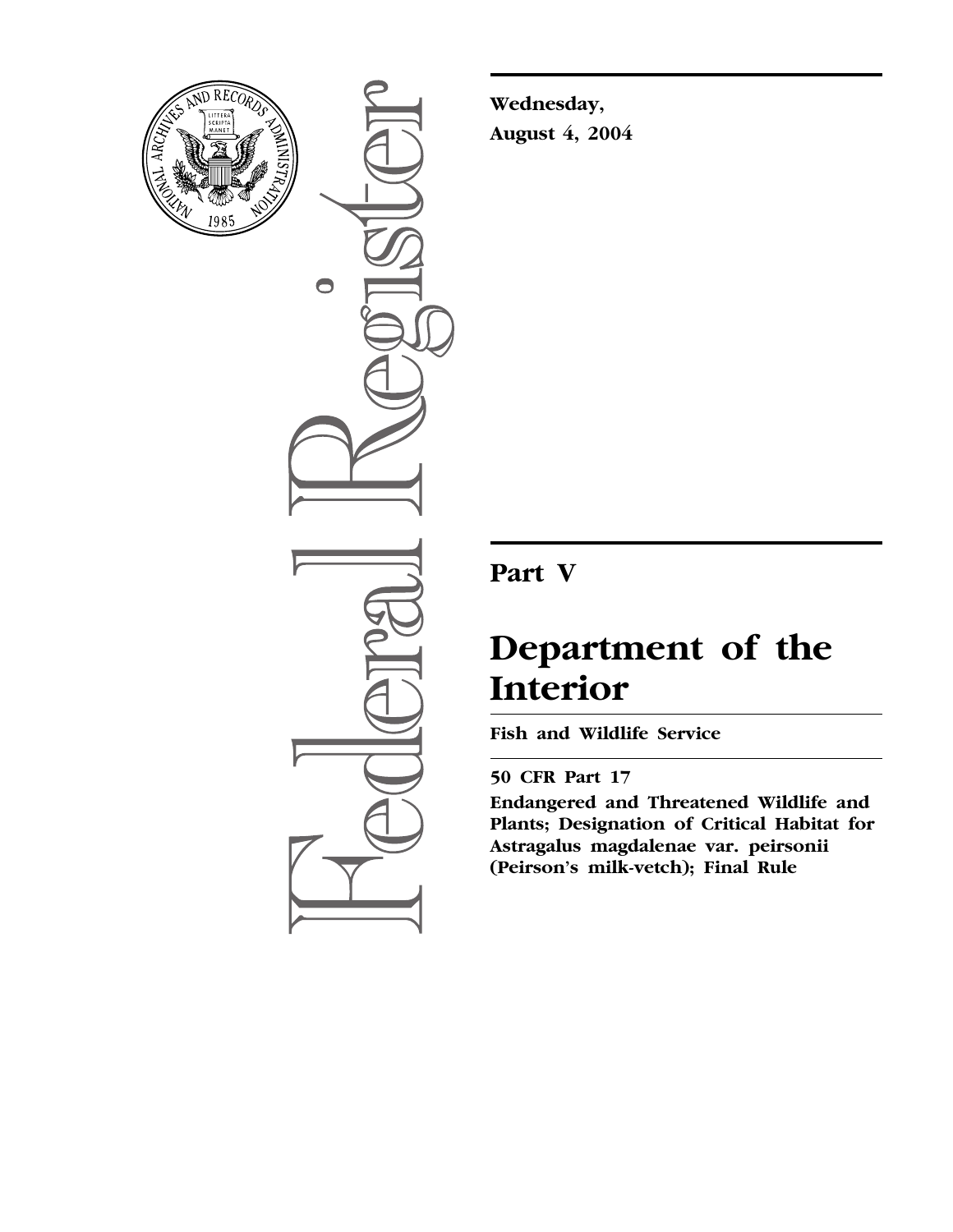#### **DEPARTMENT OF THE INTERIOR**

#### **Fish and Wildlife Service**

#### **50 CFR Part 17**

#### **RIN 1018–AI77**

#### **Endangered and Threatened Wildlife and Plants; Designation of Critical Habitat for** *Astragalus magdalenae* **var.**  *peirsonii* **(Peirson's milk-vetch)**

**AGENCY:** Fish and Wildlife Service, Interior.

#### **ACTION:** Final rule.

**SUMMARY:** We, the U.S. Fish and Wildlife Service (Service), designate critical habitat for the federally threatened *Astragalus magdalenae* var. *peirsonii* (Peirson's milk-vetch) pursuant to the Endangered Species Act of 1973, as amended (Act). We designate a total of approximately 21,836 acres (ac) (8,848 hectares (ha)) of critical habitat in Imperial County, California.

**DATES:** This rule becomes effective on September 3, 2004.

**ADDRESSES:** All comments and materials received during the comment periods and supporting documentation used in preparation of the proposed and final rules will be available for public inspection, by appointment, during normal business hours at the Carlsbad Fish and Wildlife Office, U.S. Fish and Wildlife Service, 6010 Hidden Valley Road, Carlsbad, CA 92009. The final rule, economic analysis, and map will also be available via the Internet at *[http://carlsbad.fws.gov.](http://carlsbad.fws.gov)*

#### **FOR FURTHER INFORMATION CONTACT:**

Field Supervisor, Carlsbad Fish and Wildlife Service (telephone 760/431– 9440; facsimile 760/431–9618).

**SUPPLEMENTARY INFORMATION:** Please see the proposed rule for critical habitat for *Astragalus magdalenae* var. *peirsonii* for a discussion on critical habitat providing little additional protection to species, role of critical habitat in implementing the Act, and the procedural and resource difficulties in designating critical habitat (68 FR 46143).

#### **Background**

For a general discussion of the role of critical habitat in implementing the Act, background information on the biology of *Astragalus magdalenae* var. *peirsonii,* and a description of previous Federal actions, including our determination that designating critical habitat for this species is prudent, please see our August 5, 2003, proposed rule (68 FR 46143). On November 15, 2001, the Center for Biological Diversity and

California Native Plant Society filed a lawsuit in the U.S. District Court for the Southern District of California challenging our determination not to designate critical habitat for eight desert plants, including *Astragalus magdalenae* var. *peirsonii* (*Center for Biological Diversity et al.* v. *Norton,* No. 01 CV 2101). A second lawsuit also asserting the same challenge was filed on November 21, 2001, by the Building Industry Legal Defense Fund (Building Industry Legal Defense Fund v. Norton, No. 01 CV 2145). On July 1, 2002, the court ordered the Service to complete a review of the prudency determination and, if prudent, to finalize critical habitat for the plant on or before July 28, 2004. On April 6, 2004, we published a notice of availability of the draft economic analysis for the designation of critical habitat and reopened the comment period for the proposed rule and draft economic analysis. This second comment period closed on May 6, 2004.

#### **Summary of Comments and Recommendations**

We requested written comments from the public on the proposed designation of critical habitat for *Astragalus magdalenae* var. *peirsonii* in the proposed rule published on August 5, 2003 (68 FR 46143). We also contacted appropriate Federal, State, and local agencies; scientific organizations; and other interested parties and invited them to comment on the proposed rule. During the comment period that opened on August 5, 2003, and closed on October 6, 2003, we received 23 comment letters directly addressing the proposed critical habitat designation: 2 from peer reviewers, 1 from a Federal agency, and 20 from organizations or individuals. During the comment period that opened on April 6, 2004, and closed on May 6, 2004, we received 10 comment letters directly addressing the proposed critical habitat designation and the draft economic analysis. Of these latter comments, 1 was from a peer reviewer, 1 from a Federal agency, and 8 were from organizations. Eighteen commenters supported the designation of critical habitat for *A. magdalenae* var. *peirsonii* and six opposed the designation. Nine letters included comments or information, but did not express support or opposition to the proposed critical habitat designation. Comments received were grouped into three general issues specifically relating to the proposed critical habitat designation for *A. magdalenae* var. *peirsonii,* and are addressed in the following summary and incorporated into the final rule as appropriate. We

did not receive any requests for a public hearing.

#### **Peer Review**

In accordance with our policy published on July 1, 1994 (59 FR 34270), we solicited expert opinions from eleven knowledgeable individuals with scientific expertise that included familiarity with the species, the geographic region in which the species occurs, and conservation biology principles. We received responses from three of the peer reviewers. The peer reviewers generally concurred with our methods and conclusions and provided additional information, clarifications, and suggestions to improve the final critical habitat rule. Peer reviewer comments are addressed in the following summary and incorporated into the final rule as appropriate.

#### **Peer Review Comments**

*Comment 1:* One commenter supported the model used to propose critical habitat for *Astragalus magdalenae* var. *peirsonii,* but pointed to the need for using metapopulation approaches, experimental approaches, and data from ecologically similar species. The commenter suggested future approaches for modeling, monitoring, and research.

*Our Response:* We agree that having the results of these modeling and research efforts would improve the process of delineating critical habitat, however, such data is not available. The suggested approaches also may have a benefit in developing a recovery plan or management and conservation plans for *Astragalus magdalenae* var. *peirsonii.*

*Comment 2:* The proposed rule cites the finding by Romspert and Burk (1979) that older plants were the primary seed producers and that plants that become reproductive in the first season do not make significant contributions to the seed bank. However, Phillips and Kennedy (2002) concluded that first-year plants can have a significant effect on the seed bank.

*Our Response:* First-year plants that flower and set seeds likely contribute to the seed bank. In a comparison between the mean number of fruits from older and younger plants, Phillips and Kennedy (2002) found that older plants had a mean of 171.5 fruits compared with an estimated 5 fruits for first-year plants. With an average of 14 seeds per fruit (Barneby 1964, TOA 2001), younger plants could produce 70 seeds while older plants could produce almost 2400 seeds per plant. Consequently, both older and younger plants that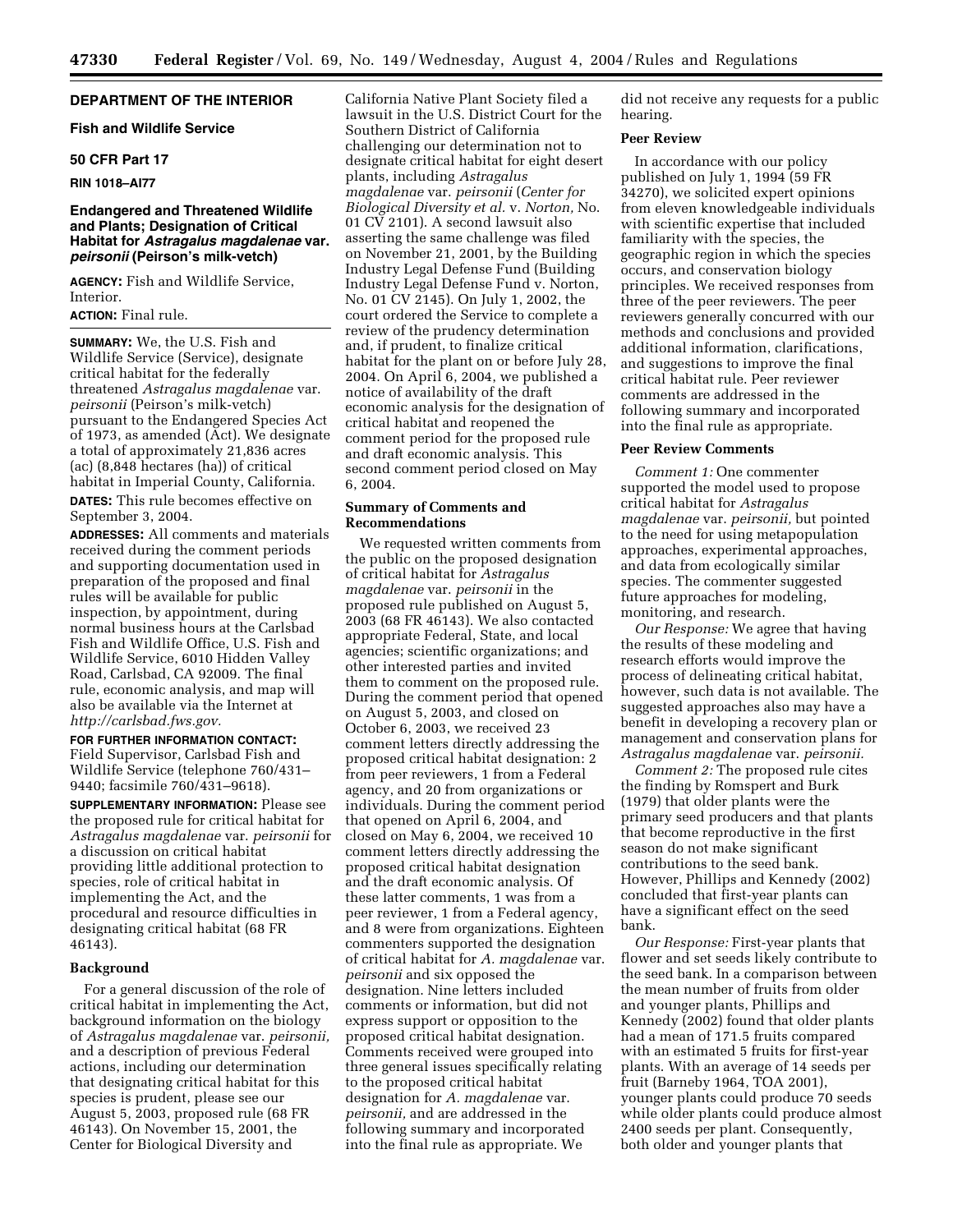flower and set seeds are needed to maintain the population.

*Comment 3:* One commenter indicated a seed bank analysis should have been completed for areas included in critical habitat on the basis of the probability of seeds being present in areas contiguous to, and having habitat continuity with, areas where *Astragalus magdalenae* var. *peirsonii* plants have been known to occur.

*Our Response:* We considered the work by Phillips and Kennedy (2002, 2003) on the seed bank for *A. magdalenae* var. *peirsonii* in assessing areas to include as critical habitat. Their work suggests that the seed bank is present in areas contiguous to and having habitat continuity where *A. magdalenae* var. *peirsonii* is known to occur. Their work further supported the inclusion of gaps between transects and cells in the essential habitat model where no standing plants of *A. magdalenae* var. *peirsonii* were observed.

*Comment 4:* The critical habitat map should be revised to include only substantial occurrences of the plant, not isolated occurrences, and connections between these areas. The proposed boundaries appear to include the entire dune system and much unoccupied, unfavorable habitat, particularly in Subunit C and Subunit D.

*Our Response:* Please see our responses to Public Comments Issues 1 and 2.

#### **Public Comments**

#### *Issue 1: Biological Justification and Methodology*

*Comment 1:* One commenter indicated we apparently identified all areas that may be occupied by *Astragalus magdalenae* var. *peirsonii* and included them in the proposed critical habitat designation without identifying why they are essential to the conservation of the species.

*Our Response:* We did not identify and propose critical habitat for all areas that may be occupied by *Astragalus magdalenae* var. *peirsonii.* For example, portions of the areas between Subunits A and B (south of Highway 78), between Subunits B and Subunits C and D (north and south of Interstate 8), and between Subunits C and D likely support low densities of standing plants, root crowns, or seed bank where the habitat is suitable. The gaps between Subunits A, B, C, and D were not proposed as critical habitat because these areas were not considered essential to the conservation of *A. magdalenae* var. *peirsonii.* We also state in the proposed rule that ''Outlier occurrences

evidenced only by WESTEC 1977 were not included because of the age of the report and the lack of substantiation by more recent BLM surveys.'' (68 FR 46149). For the areas that were proposed as critical habitat, we provide a discussion of the essential habitat model and the use of the model to determine and justify those areas essential to the conservation of *A. magdalenae* var. *peirsonii. See also* our response to Comment 4.

*Comment 2:* One commenter suggested that areas where plants have not been mapped should be excluded.

*Our Response:* In the proposed rule, we state that ''Surveys conducted by BLM indicate variability in occurrences of standing plants from year to year'' and ''if standing plants were not found in a particular grid cell during a survey, but were recorded as present'' in that same grid cell in other survey years, we concluded that the grid cell was occupied (68 FR 46150). Not unexpectedly, gaps occur between transects because they were randomly selected across the length of the Algodones Dunes. We analyzed the gaps between transects to determine whether to include the intervening areas in the development of the essential habitat model. We state in the proposed rule that ''grid squares where this plant has not been encountered are included as critical habitat if they are contiguous with grid squares where the plant has been found and possess the primary constituent elements'' (68 FR 46151). Moreover, surveys conducted by Thomas Olson and Associates (TOA) (2001) filled in gaps between BLM's surveyed transects and grid cells. Thus, we proposed and designated critical habitat where plants were not mapped.

*Comment 3:* Various commenters indicated we should have included all of the Algodones Dunes.

*Our Response: Astragalus magdalenae* var. *peirsonii* has a limited distribution within the Algodones Dunes. Certain areas within the Algodones Dunes, such as areas characterized by desert pavement or by creosote bush scrub, do not support *A. magdalenae* var. *peirsonii.* The gaps between Subunits A, B, C, and D were not proposed as critical habitat because these areas were not considered essential to the conservation of *A. magdalenae* var. *peirsonii* (*see* response to Comment 1). Developed areas, Off-Highway Vehicle (OHV) staging areas, and disturbed areas along roadways were not proposed as critical habitat because these limited areas no longer support an intact active sand dune system with natural expanses of slopes and swales (*see* response to Comment

6). Consequently, the entire Algodones Dunes was not proposed or designated as critical habitat.

*Comment 4:* Commenters indicated the proposed critical habitat does not adequately provide for habitat connectivity and recovery by not including large, well-connected reserves. They stated that we should have followed conservation biology principles of reserve design to provide corridors for connectivity among the critical habitat subunits, or included all of the current and historical range of *A. magdalenae* var. *peirsonii* in critical habitat.

*Our Response:* Consistent with the principles of conservation biology, Subunits A and B are relatively large contiguous blocks of habitat that encompass the most important areas identified by our essential habitat model. Moreover, we stated in the proposed rule that ''Based on observations of unimpeded sand and wind movement across existing paved roads, we did not expect that the paved roads would represent a barrier to the dispersal of the fruits and seeds of *Astragalus magdalenae* var. *peirsonii,*'' (68 FR 46150) and the ''discontinuities associated with the highways are likely traversed occasionally by mature fruits dispersed by the wind as well as by pollinators.'' (68 FR 46152). Therefore, we do not believe that we need to provide, in the critical habitat designation, corridors for connectivity among the critical habitat Subunits A and B or that our designation of critical habitat does not follow the principles of conservation biology.

*Comment 5:* The proposed rule did not adequately explain why areas were excluded, including unoccupied habitat, developed areas, OHV staging areas, disturbed areas along roadways, areas between the southern areas (Subunit C and Subunit D), and areas connecting the southern and northern subunits.

*Our Response:* We did not propose critical habitat in areas that did not meet the definition of critical habitat under section 3(5)(A) of the Act. Developed areas, OHV staging areas, and disturbed areas along roadways were not proposed as critical habitat because these limited areas no longer support an intact active sand dune system with natural expanses of slopes and swales. For example, we state in the proposed rule that ''Significant impacts from OHV use on *A. magdalenae* var. *peirsonii* have been observed at and near OHV staging areas'' (68 FR 46145) and we believe these OHV staging areas no longer provide the primary constituent elements for this species. The areas between Subunits C and D and areas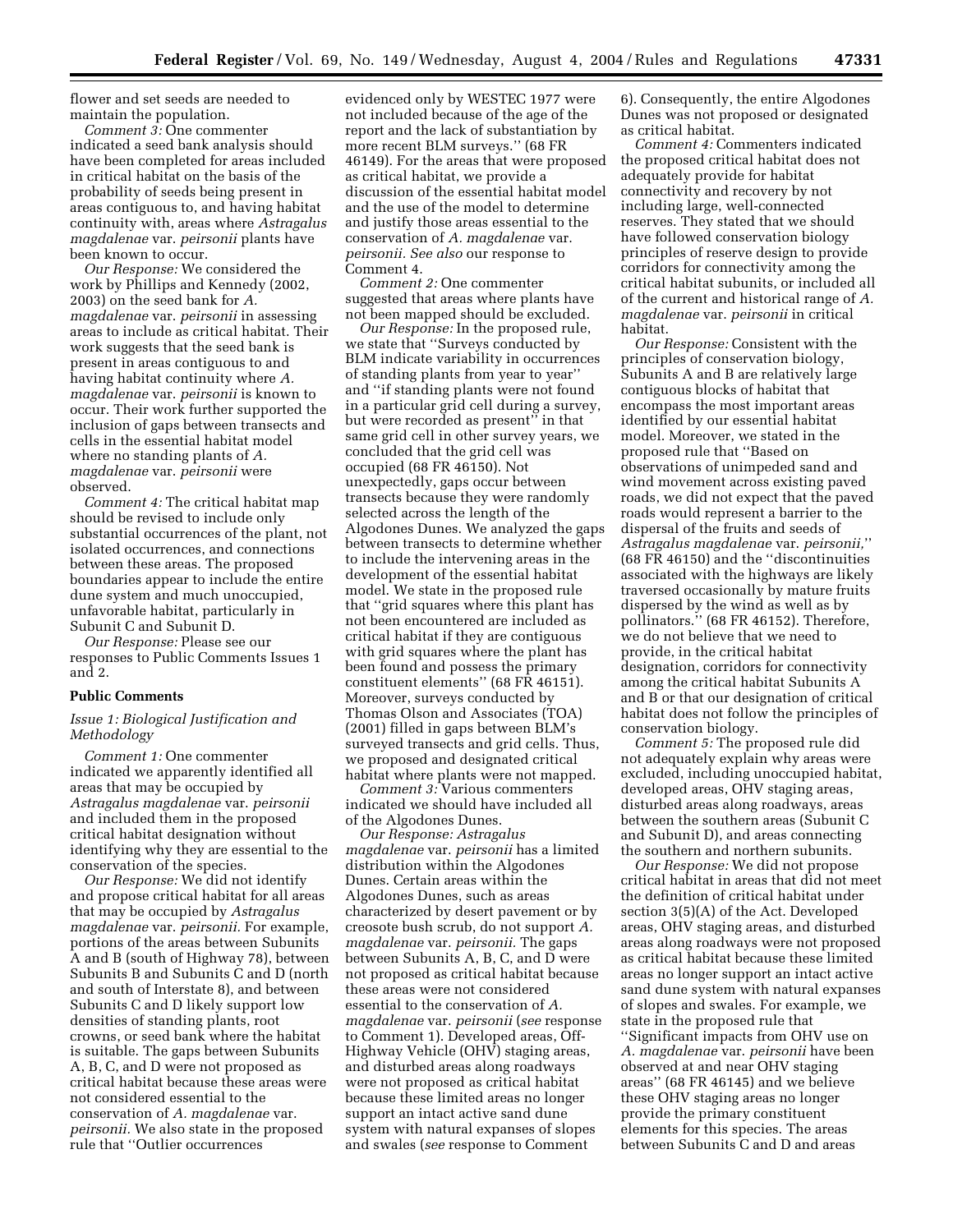connecting the northern subunit (Subunit A) and southern subunits (Subunits B, C, and D) were not proposed as critical habitat because these areas were not considered essential to the conservation of *A. magdalenae* var. *peirsonii.* See our response to Comment 4 for our explanation that these areas were not essential to the conservation of *A. magdalenae* var. *peirsonii.*

*Comment 6:* One commenter expressed the opinion that, although OHVs may destroy individual plants, the ''churning'' by OHVs aids the propagation of seeds.

*Our Response:* The commenter did not provide any additional information or data to support their opinion that ''churning'' by OHVs aids in the propagation of seeds. We were unable to incorporate this suggestion in the final rule.

*Comment 7:* No genetic information or population size estimates are included in the proposed rule. There is no ''correct'' demographic model that incorporates the spatial and temporal complexity exhibited by *Astragalus magdalenae* var. *peirsonii.*

*Our Response:* Critical habitat designations are based on the best available information. Genetic information, population size estimates, and demographic models are not currently available. If this type of information became available, it would be helpful in the development of a recovery plan and management and conservation plans for this species.

*Comment 8:* One commenter stated *Astragalus magdalenae* var. *peirsonii* is not in danger of going extinct and grows in several other areas. The commenter provided a Web site printout suggesting this species may occur in or near Joshua Tree National Park.

*Our Response: Astragalus magdalenae* var. *peirsonii* is listed as a ''threatened'' species. The term ''threatened species'' means any species which is likely to become an endangered species within the foreseeable future throughout all or a significant portion of its range. In contrast, the term ''endangered species'' means any species which is in danger of extinction throughout all or a significant portion of its range. A search of official Web sites for Joshua Tree National Park and the National Park Service provides no known locations of this plant on any National Park Service lands. Two plant lists for Joshua Tree National Monument (now Park) also did not reference this plant. The Algodones Dunes is the only location where we have confirmed the current existence of *A. magdalenae* var. *peirsonii* in the United States.

*Comment 9:* The acreages for each of the critical habitat subunits were not provided in the proposed rule.

*Our Response:* We have included the acreages for each subunit in the final critical habitat designation.

#### *Issue 2: Legal and Procedural*

*Comment 10:* The North Algodones Dune Wilderness is a 32,000-acre preserve for *Astragalus magdalenae* var. *peirsonii,* which should be considered in all decisions about critical habitat and listing for species found in the wilderness area. Subunit A should be removed from critical habitat because it is included in the wilderness area and already protected from most human contact. Subunit B, which includes the middle dune areas that have intense management efforts, other areas of habitat considered marginal for *A. magdalenae* var. *peirsonii,* and areas having only small stands of the species also should be removed from critical habitat designation.

*Our Response:* The North Algodones Dune Wilderness was designated a wilderness area to protect a number of rare and endemic plant and animal species, including *Astragalus magdalenae* var. *peirsonii.* The existence of *A. magdalenae* var. *peirsonii* in this designated wilderness area was considered when listing this species as threatened rather than endangered, as was originally proposed (57 FR 19844). Management of the North Algodones Dune Wilderness takes the form of ''minimal and subtle on-site controls and restrictions'' BLM (2003). The wilderness area is essential for the survival of *Astragalus magdalenae* var. *peirsonii.,* however, the area is not specifically managed for this plant. The North Algodones Dune Wilderness was not excluded from the critical habitat designation because the habitat within the Wilderness meets the definition of critical habitat and is not otherwise appropriate for exclusion under 4(b)(2). See Comments 1 and 5 for the basis for other areas being included or excluded in the critical habitat designation.

*Comment 11:* The BLM's Recreation Area Management Plan (RAMP) does not address the species-specific management needs and measures for *Astragalus magdalenae* var. *peirsonii.*

*Our Response:* As noted in the proposed rule, the RAMP does not include active management for *Astragalus magdalenae* var. *peirsonii.* Consequently, BLM lands covered by the RAMP are included in the critical habitat designation. The RAMP includes an intensive monitoring program for *A. magdalenae* var. *peirsonii* that is being implemented by BLM. Based on this

monitoring program, management needs for this species will be better understood. The RAMP outlines the management of the Imperial San Dunes Recreation Area to maximize recreational opportunities. Monitoring of Peirson's milk-vetch is a component of this RAMP.

*Comment 12:* The Bureau of Reclamation stated that a 1-mile-long, 1,000-foot-wide area along All-American Canal in Critical Habitat Subunit D should be exempted from the critical habitat designation. The Bureau of Reclamation received a Biological and Conference Opinion of the All-American Canal Lining Project, dated February 9, 1996.

*Our Response:* Subunit D was not carried forward to the final designation of critical habitat because of the relatively small size and separation from the other critical habitat subunits. We considered the most important areas for *Astragalus magdalenae* var. *peirsonii* to extend along the central westerly spine of the Algodones Dunes. The previously proposed Subunit D was located along the easterly edge of the main sand dune formations at the southern end of the Algodones Dunes. In general, low numbers of *Astragalus magdalenae* var. *peirsonii* were found in the vicinity of the former Subunit D. The previously proposed Subunit D was also divided by the All-American Canal (Canal), with the majority of the subunit occurring northeast of the Canal. The Canal likely acts as a barrier to the dispersal of windblown seed and seed capsules, thereby isolating the northeast section of the former Subunit D from the rest of the Algodones Dunes. Thus, we determined that subunit D is not essential to the conservation of *Astragalus magdalenae* var. *peirsonii.* While this area is not designated as critical habitat, Federal agencies still have the requirement to consult with the Service under section 7 of the Act for their actions that may affect *Astragalus magdalenae* var. *peirsonii.*

*Comment 13:* Since all existing data show no historic or recent decline in the species, what constitutes recovery of the species?

*Our Response:* The data collected by BLM demonstrates a high degree of annual variability in the number of *Astragalus magdalenae* var. *peirsonii* plants observed during their surveys. The high variability is influenced by several factors, including rainfall patterns within the Algodones Dunes. For example, BLM counted 5,064 plants in 1998 (higher than average rainfall) and 942 plants in 1999 and 86 plants in 2000 (both years with lower than average rainfall) along these transects.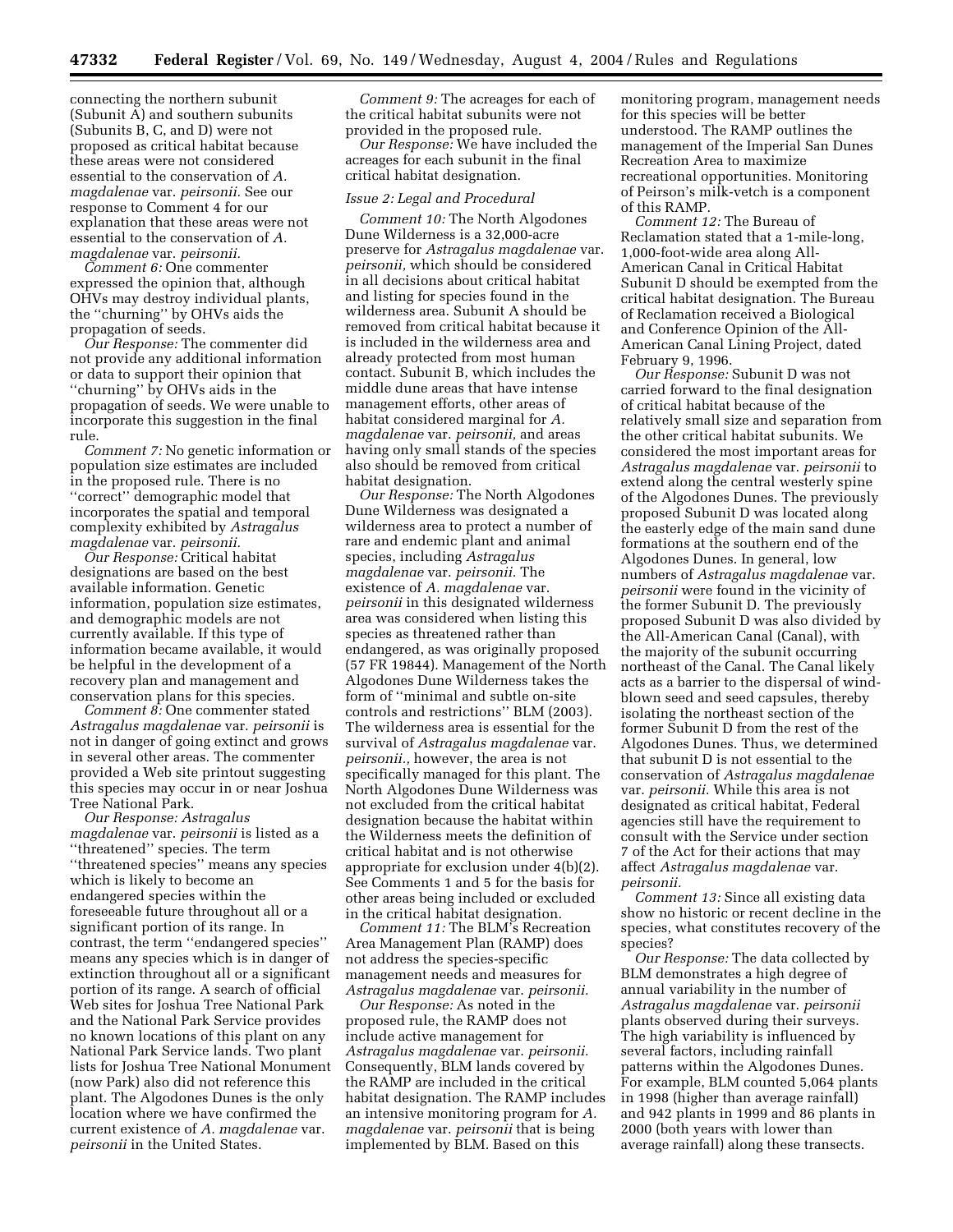*Astragalus magdalenae* var. *peirsonii* has apparently been extirpated from Borrego Valley in eastern San Diego County, not having been seen there since 1959 and not located in 1978 surveys (Spolsky 1978). The periodically low numbers and restricted range of *A. magdalenae* var. *peirsonii* make it vulnerable to threats discussed in the final rule listing this plant. BLM has initiated a large-scale monitoring program for *A. magdalenae* var. *peirsonii* that will provide valuable information on population trends for this species (BLM 2003).

Recovery is defined in our regulations (50 CFR 402.02) as ''improvement in the status of listed species to the point at which listing is no longer appropriate under the criteria set out in section 4(a)(1) of the Act.'' The reasons for listing *A. magdalenae* var. *peirsonii* are detailed in the proposed (57 FR 19844) and final (63 FR 53596) rules to list the species as threatened. To achieve recovery, the threats must be eliminated, reduced, or managed to the extent that the status of *A. magdalenae* var. *peirsonii* no longer meets the definition of threatened (*i.e.*, in danger of becoming endangered in the foreseeable future throughout all or a significant portion of its range). Objective and measurable criteria included in a recovery plan are used to determine when a species has recovered and can be delisted. A draft recovery plan for *A. magdalenae* var. *peirsonii* is currently in preparation.

*Comment 14:* Two commenters expressed concern that the detailed legal descriptions used to define the areas proposed for inclusion in critical habitat do not allow easy comprehension of the critical habitat boundaries.

*Our Response:* Our regulations (50 CFR 17.94(b) and 50 CFR 424.12(c)) set forth the requirements for describing areas included in a critical habitat designation. Although maps are included, such maps are provided for reference purposes only to guide Federal agencies and other interested parties in locating the general critical habitat boundaries. Critical habitat subunits must be described by specific limits using reference points found on standard topographic maps of the area. We are required to provide legal definitions of the boundaries. The boundaries for critical habitat are provided as Universal Transverse Mercator (UTM) North American Datum coordinates that describe the critical habitat boundaries.

*Comment 15:* Determination of critical habitat should be postponed until completion of the status review

announced in the 90-day finding (68 FR 52784) on a petition to delist *Astragalus magdalenae* var. *peirsonii.*

*Our Response:* Notice of the 12-month finding on a petition to delist *Astragalus magdalenae* var. *peirsonii* was published on June 4, 2004 (69 FR 31523). After reviewing the best scientific and commercial information available, we found that the petitioned action was not warranted. *Astragalus magdalenae* var. *peirsonii* is retained as a threatened species under the Act.

*Comment 16:* One commenter expressed the opinion that the proposed critical habitat represents a closure of the area to OHVs and constitutes a ''taking.'' Several commenters also seemed to believe that the designation would result in these areas being closed to OHVs and other human activity.

*Our Response:* Proposed or final designation of critical habitat does not of itself require that an area, including any of the BLM management areas within the Algodones Dunes, be closed to any particular activity. In the case of Federal lands, which constitute the overwhelming majority of the proposed and designated critical habitat, or federally funded or permitted activities, the designation requires the Federal agency in question to consult with the Service under section 7 of the ESA as to whether any activity which might adversely modify the critical habitat would in fact do so.

A section 7 consultation on the impact of BLM management of the Dunes, including the RAMP, on the *Astragalus magdalenae* var. *peirsonii,* and a conference on the proposed critical habitat, has been underway for some time. However, as of the date of this designation of critical habitat, it has not been concluded. We therefore do not know whether any closures might result from the consultation and conference, or whether there might be subsequent litigation, which might lead to closures of some or all of the area. All we can say at this time is that the designation of critical habitat does not of itself require closures to OHV or other human uses.

On the other hand, the designation does not affect land ownership or establish a refuge, wilderness, reserve, preserve or other type of conservation area. It does not affect activities on private land unless the landowner requires a Federal permit, funding or other assistance to conduct the activity. We prepared a Takings Implications Assessment for the proposed and final designations of critical habitat for *Astragalus magdalenae* var. *peirsonii* as required by Executive Order 12630 (''Government Actions and Interference

with Constitutionally Protected Private Property Rights''). These assessments concluded that the designation of critical habitat did not pose significant takings implications.

*Comment 17:* One comment letter recommended we provide more maps showing clearer details of proposed critical habitat, the historic range of *Astragalus magdalenae* var. *peirsonii,* and a detailed political map of the area.

*Our Response:* The maps we publish are limited by the printing capabilities of the **Federal Register** and the Code of Federal Regulations. We can provide more accurate maps on request, as well as answer questions regarding particular areas. Please contact the Carlsbad Fish and Wildlife Office (*see* **ADDRESSES** section above) for assistance.

*Comment 18:* One commenter expressed neither support nor opposition to the proposed designation of critical habitat, but requested a ''plan'' and map for the proposed critical habitat.

*Our Response:* We do not develop management plans or recovery plans for designated critical habitat. The proposed and final rules include maps and legal descriptions of the critical habitat. See the response to Comment 17 regarding availability of more detailed maps.

*Comment 19:* One commenter recommended that we give full consideration to the threats from OHVs in the final rule.

*Our Response:* Critical habitat designation identifies areas essential to the conservation of the species that may require special management considerations (*see* Comment 1). Critical habitat does not directly address threats to the species. Instead, Federal agencies must consult with the Service on their actions that may affect critical habitat and ensure that their actions do not destroy or adversely modify critical habitat.

#### *Issue 3: Economic Issues*

*Comment 20:* One commenter stated the ''economic analysis'' in the notice of proposed rulemaking was incomplete and inadequate. Other commenters indicated the economic analysis must be included in the proposed rule, and the proposed rule should be revised to include an economic analysis and published again for review. Commenters were concerned that the public would not be able to comment on the economic analysis.

*Our Response:* The proposed rule did not contain an economic analysis. As is our usual practice because of the urgency of court orders the proposal indicated that we would announce the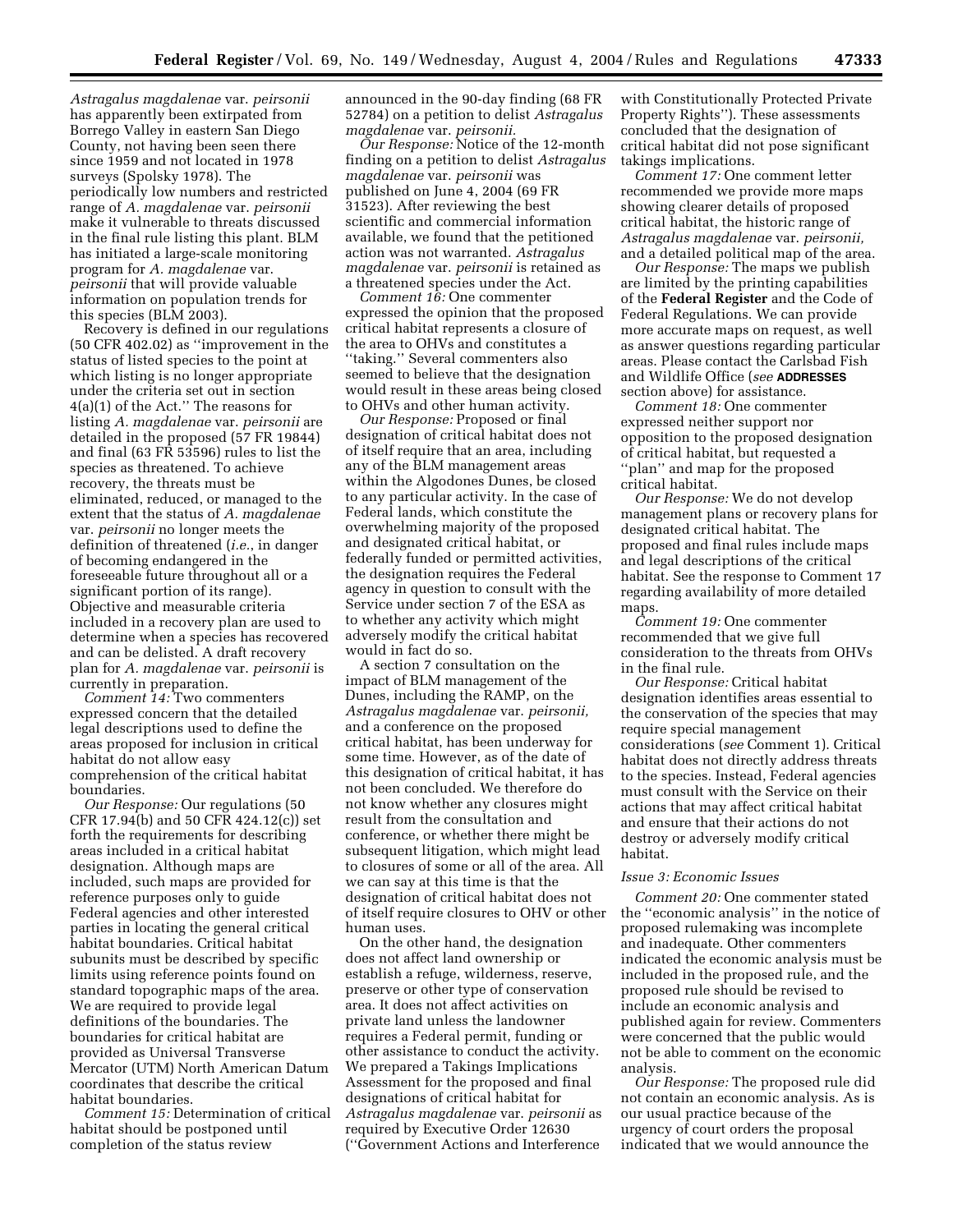availability of the draft economic analysis at a later date and would at that time seek public review and comment on the draft economic analysis. We published a notice of availability for the economic analysis in the **Federal Register** on April 6, 2004. That notice also reopened the comment period on the proposed rule and the draft economic. The comment period closed on May 6, 2004.

*Comment 21:* Commenters suggested that the benefits, such as nonconsumptive uses, resulting from the designation of critical habitat to protect *Astragalus magdalenae* var. *peirsonii* should be taken into account.

*Our Response:* We are unable to quantify the benefits of nonconsumptive uses resulting from critical habitat. While the ISDRA offers opportunities for non-OHV recreation, such as hiking and horseback riding, historical use patterns indicate that the number of individuals participating in these activities is far less than those involved in OHV-based recreation. As such, the analysis focuses on economic impacts to OHV enthusiasts and OHVrelated businesses. The published economics literature has documented that real social welfare benefits can result from the conservation and recovery of endangered and threatened species. Regional economies and communities can benefit from the preservation of healthy populations of endangered and threatened species, and the habitat on which these species depend.

In Executive Order 12866, the Office of Management and Budget (OMB) directs Federal agencies to provide an assessment of costs and benefits of proposed regulatory actions. However, in its guidance for implementing Executive Order 12866, OMB acknowledges that often it may not be feasible to monetize, or even quantify, the benefits of environmental regulations. Where benefits cannot be quantified, OMB directs agencies to describe the benefits of a proposed regulation qualitatively. Given the limitations associated with estimating the benefits of critical habitat for *Astragalus magdalenae* var. *peirsonii,* the Service believes that the benefits of critical habitat are best expressed in biological terms that can be weighed against the expected cost impacts of the rulemaking. Thus, we have qualitatively described the benefits in the final rule and we have not used the benefits of non-consumptive uses in our economic analysis.

*Comment 21:* One commenter objected to a statement that the

proposed rule would not impose a cost on the OHV industry.

*Our Response:* The economic analysis considered a No Closure Scenario (BLM Management Areas are not closed to OHV recreation as a result of critical habitat) and a Closure Scenario (BLM Management Areas are closed to OHV recreation as a result of critical habitat) to estimate the economic costs of designating critical habitat. Under the No Closure Scenario, the annual efficiency impacts associated with future *Astragalus magdalenae* var. *peirsonii* protection associated with administrative and project modification costs only (such as a Federal agency compliance with section 7 of the Act) would be approximately \$0.6 million. Under the No Closure Scenario, losses to OHV users would be zero.

Under the Closure Scenario, the efficiency effects would be associated with administrative costs, project modification costs, and consumer surplus losses to OHV users. That is, efficiency effects would be the sum of the administrative and project modification costs (\$0.57 million) and the consumer surplus contribution associated with the affected regions. If all of the areas designated as critical habitat within the Imperial Sand Dunes Recreation Area (ISDRA) were closed to OHV use, the efficiency effects would range from \$9.5 million per year to \$10.5 million per year (\$0.57 million per year in administrative and project modification costs plus consumer surplus impacts ranging from \$8.9 million per year to \$9.9 million per year) (2003 dollars). If all of the areas designated as critical habitat within the ISDRA were closed to OHV use, the regional economy would see an upper bound reduction in output of \$55 million to \$124 million in year 2013 (2003 dollars), and a potential loss in employment of 1,207 to 2,585 jobs. If no closures were to take place, the lower bound regional economic impact would be zero.

For the regulatory flexibility analysis, we identified the OHV industry as being the only small entities that could be affected by the designation of critical habitat. The designation of critical habitat only affects Federal agencies that must consult on impacts to critical habitat under section 7 of the Act. An analysis of past section 7 consultations revealed that business activities of the OHV industry have not directly triggered section 7 consultations in the past and are unlikely to trigger future section 7 consultations. Therefore, we concluded that critical habitat would not create new costs for small entities to comply with the designation.

*Comment 22:* One commenter believes that the range of forecast economic impacts is too wide (*i.e.*, scenarios in the DEA range from no closure to blanket closures of certain areas).

*Our Response:* Given the uncertainty in the nature and scope of future limitations of OHV use in the Imperial Sand Dunes Recreation Area (ISDRA) associated with PMV conservation measures, the analysis provides impact measures under a range of scenarios, from no closures to complete closure. As proposed in the 2003 Biological Opinion issued by the Service on management of the ISDRA, BLM has initiated an extensive monitoring program for the PMV. BLM proposes to reinitiate consultation with the Service in four years based on information obtained from monitoring or studies. BLM also proposes to reinitiate sooner than four years if the PMV population in any Management Area falls to 50 percent of the baseline level in a subsequent year with comparable rainfall at or above the long-term mean (Service, 2003). This future consultation has the potential to result in additional management actions to protect the PMV, although currently no actions are anticipated that would reduce OHV opportunities or adversely impact the regional economy. Given uncertainties related to future management decisions and biological factors, narrowing the range of potential scenarios is not possible at this time. As a result, the analysis can be used to determine the social welfare and regional economic impacts that might occur under a range of potential future management actions related specifically to closure scenarios. Both technical reviewers of the draft report concluded that this approach is appropriate given the uncertainty associated with future policy decisions.

*Comment 23:* Several commenters note that the analysis underestimates expenditures made by ISDRA visitors. Commenters provide estimates of expenditures per trip ranging from \$1,000 to \$2,000.

*Our Response:* The analysis recognizes that OHV users incur large trip-related expenses when visiting the ISDRA. However, the high-end estimates reported by several commenters may not represent the average of expenditures across all groups who visit the dunes, and overstates the expenditures made by the average visitor within the two counties included in the analysis.

The \$265 to \$515 per trip expenditure range used in the analysis is derived from an American Sand Association newsletter (dating May 2003), and is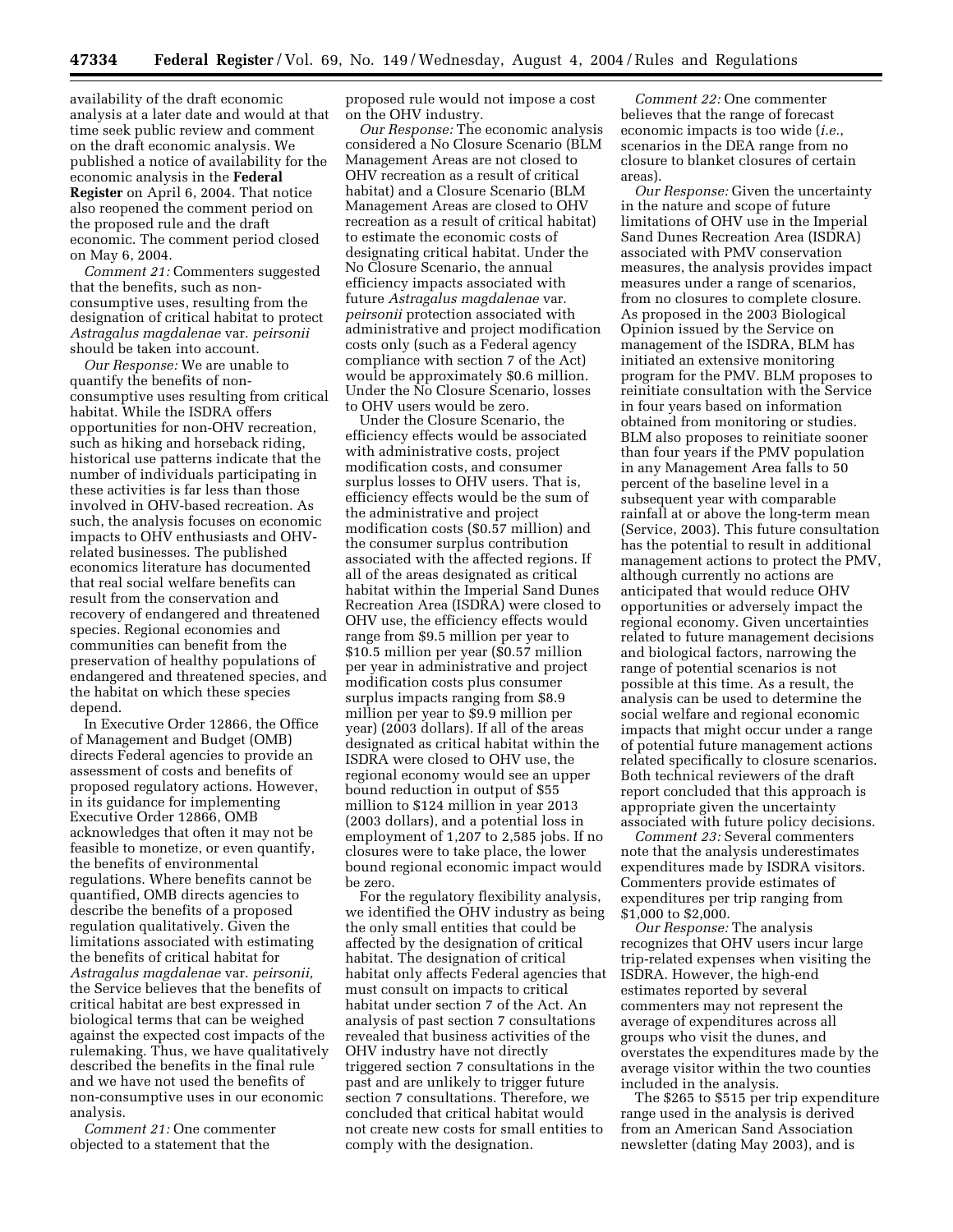intended to represent an average across the hundreds of thousands of trips taken to the ISDRA each year. Clearly some visitors spend more; however, the range used is intended to represent an average. More important, the expenditure range applied in the DEA is used to represent expenditures by visitors solely within Imperial and Yuma Counties. BLM and OHV stakeholder groups indicate that many ISDRA visitors purchase goods and services outside of Imperial and Yuma Counties (*e.g.* gas, groceries, supplies, and equipment are purchased within counties of origin featured in Exhibit 3– 1 of the report).

The report's trip expenditure assumptions are similar to estimates used in an economic study conducted by BLM in its Final Environmental Impact Statement for the Imperial Sand Dunes Recreation Area Management Plan (May 2003). The BLM study's estimate of \$260 in expenditures per household OHV trip is taken from a California Department of Parks and Recreation Off-Highway Vehicle study. This estimate is assumed to represent the portion of expenditures spent within the local economy, consisting of Imperial and Yuma Counties. The highend expenditure-per-trip estimates provided by commenters likely do not represent purchases made entirely within the counties modeled in the analysis.

Technical reviewers of the DEA note that visitor expenditure estimates are critical to estimating the regional economic impacts and support the assumptions employed within the DEA. Moreover, expenditures generated by applying the \$250–\$515 range to estimated number of ISDRA trips per year are reasonable when viewed in the context of the local economy. While overall estimates of expenditures per trip remain unchanged from the DEA, the final report has been revised to include discussion of the high-end trip expenditures incurred by ISDRA OHV users (Section 4.1.5).

*Comment 24:* Several commenters note that analysis does not address impacts to OHV and OHV-related equipment manufacturers within Imperial and Yuma Counties.

*Our Response:* BLM and OHV user groups have indicated that most ISDRA visitors purchase OHVs and other recreational vehicles in areas outside of Imperial and Yuma Counties (*i.e.* in counties of origin depicted in Exhibit 3– 1). The analysis recognizes, however, that OHV businesses within Imperial and Yuma Counties benefit directly from OHV recreation at the ISDRA. Section 3.2.2 states, ''Several businesses

that operate within Imperial and Yuma Counties are dependent on the recreational activities that occur within the ISDRA \* \* \* major towns in the counties have a number of small businesses that sell OHVs and OHV accessories and services and market to both local and tourist populations. In addition, a number of small businesses exist within the geographical boundaries of the ISDRA itself, catering exclusively to dune visitors. Any reduction in visitation is likely to adversely impact these local businesses''.

Potential impacts to local businesses selling OHV equipment, supplies and services in Imperial and Yuma counties are examined in the analysis of regional economic impacts (Exhibit 4–13). In 2003, direct expenditures incurred by ISDRA recreators on OHV equipment, supplies, and services are estimated to be \$69.2 million (on average \$194.60 per trip multiplied by an estimated 355,704 trips). Information on the number of ISDRA visitors who live in and purchase OHVs and OHV-related vehicles within Imperial and Yuma Counties is not available. Therefore, data do not exist to accurately estimate potential reductions in OHV purchases made within Imperial and Yuma Counties given possible changes in ISDRA management. The report, however, does recognize the potential for impacts to these regional OHV retailers.

While overall cost estimates remain unchanged from the DEA, the report has been revised to incorporate additional information on OHV. Specifically, local governments and OHV groups have provided information on OHV retailers within Imperial and Yuma Counties.

*Comment 25:* Several commenters stated that the report underestimates or excludes expenditures incurred through purchasing OHVs and OHV-related equipment, including trailers, haulers, specialized dune transportation equipment.

*Our Response:* The above response describes why potential economic impacts to regional OHV retailers were not quantified in the analysis. While overall cost estimates within the report remain unchanged, Section 3.2.1 of the report has been revised to describe additional information on investment in OHV equipment.

*Comment 26:* One commenter questioned whether the regional economic analysis incorporates impacts to permitted vendors within the ISDRA.

*Our Response:* The analysis addresses potential impacts of decreased expenditures in industries related to OHV recreation by utilizing IMPLAN, a

software package that translates initial changes in expenditures into changes in demand for inputs to affected sectors. The sectors examined include fuel, food, camping supplies, medical goods and services sales and equipment repairs within Imperial and Yuma Counties. To the extent that permitted vendors are included as part of these sectors and are taxed by local governments, impacts to them are captured in the regional economic impact analyses of these industries.

*Comment 27:* One commenter notes that current closures in the Algodones Dunes are creating an adverse economic impact that is not being defined within this draft report.

*Our Response:* The analysis addresses impacts from past and current closures. Section 4.1.6, ''Summary of Past Impacts'', provides estimates of consumer losses and regional economic impacts stemming from the 2001 temporary closures.

*Comment 28:* Several commenters note that the report underestimates lost revenues within Imperial and Yuma Counties. One commenter notes that a former BLM economic study underestimated economic contributions associated with ISDRA visitation. Another commenter states that the textbox in the Executive Summary underestimates the economic contribution of the ISDRA to Imperial County.

*Our Response:* The analysis calculates a range of economic contributions associated with ISDRA visitation assuming high and low visitation projections and high and low expenditures per trip. The report first calculates the economic contribution of the entire ISDRA and then attempts to distinguish contributions associated with visitation in areas proposed as critical habitat. Exhibit ES–6, Figure 4– 2 and Exhibit 4–14 summarize contributions of OHV-related expenditures and contributions by each management area and proposed critical habitat. The value generated by Glamis alone within Yuma County is as high as \$17.36 million per year. Placed in the context of both counties' annual taxable sales, regional economic contributions of the ISDRA comprise a sizable portion of the two counties' economies.

The text-box within the Executive Summary examines the current economic value generated by OHV use within the Glamis Management Area relative to the county's revenues. Total expenditures generated from OHV use within the entire ISDRA in 2003 can be calculated by multiplying current visitation by assumed expenditures per trip. Exhibit 4–14 also provides total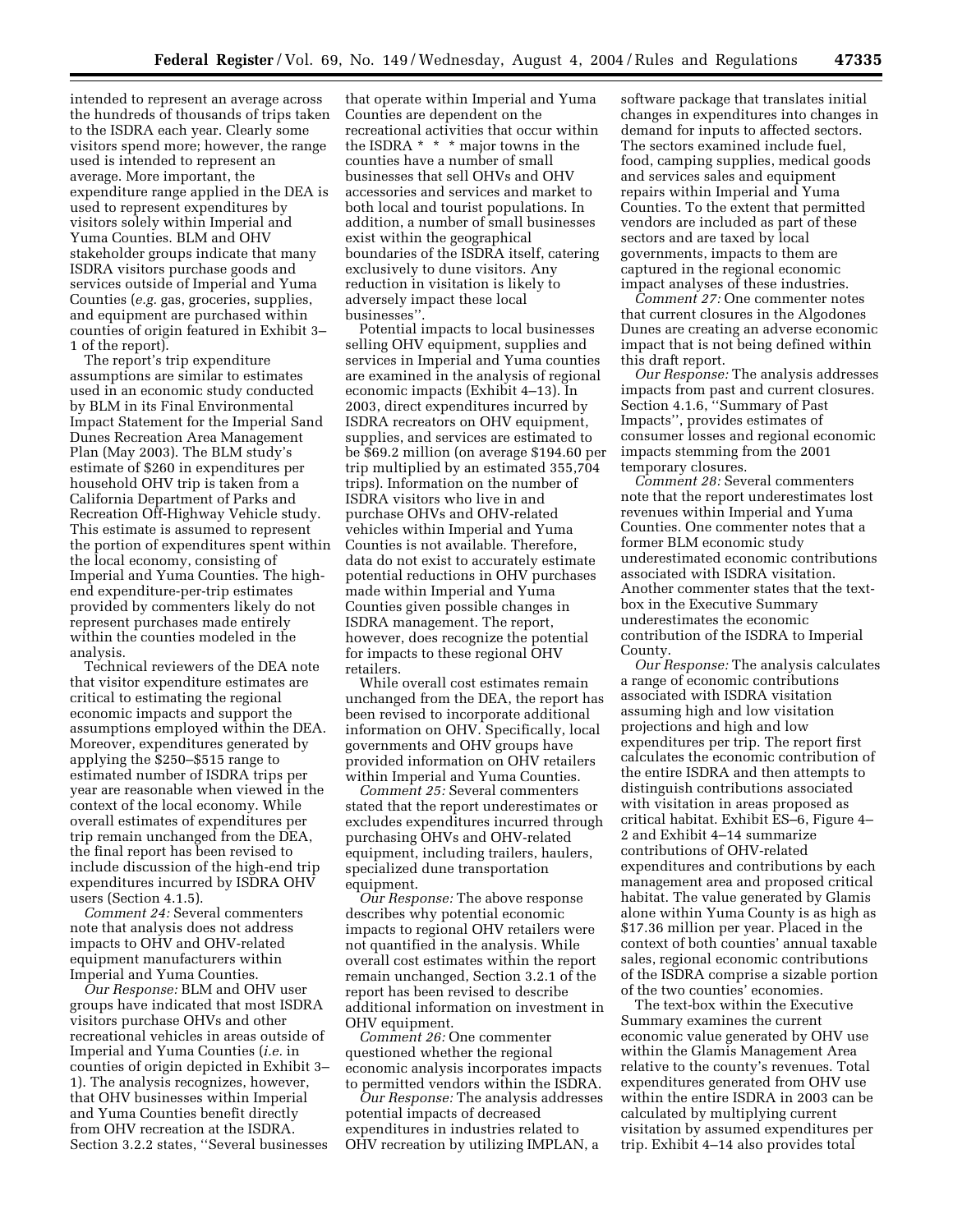expenditures generated by the entire ISDRA by management area assuming 2013 visitation. The text-box has been clarified to highlight the focus on the Glamis Management Area.

*Comment 29:* Several commenters note that the estimated impacts should be placed in the context of OHV-related business sales and not the entire region's economy. One commenter requests that the analysis include a definition of ''significant'' when comparing reported economic impacts on local economies. Another commenter notes that sales taxes lost to the region would equate to a 5 percent loss in workforce and small businesses that rely on OHV recreation would cease to exist. Finally, one commenter notes that the analysis does not adequately address how the estimated job losses (of up to 2,585 jobs) will impact a region that already experiences high unemployment.

*Our Response:* Response to comments above addresses potential impacts to small businesses in the two-county area. The analysis has been revised to include estimated losses as a percent of OHVrelated businesses and sales, specifically sales within the retail trade, accommodation, and food services sectors within the two counties (Exhibits ES–5 and 4–17). In addition, Section 4.2.6 within the report has been revised to further discuss how potential losses in revenues, employment, and taxes may impact the local economies. Note that Section 3.1.4 within the report describes the high unemployment rates prevalent in both counties and major cities within the region.

*Comment 30:* Several commenters note that the economic analysis does not address potential impacts to OHV trailer manufacturing and OHV accessory businesses that exist outside of Imperial and Yuma Counties. One commenter notes that OHV recreation provides approximately \$9 billion to California's economy and that since the ISDRA is the most heavily used OHV area in the state, potential closures would be far greater than those estimated in the economic analysis.

*Our Response:* The report recognizes that OHV businesses operating outside of the primary study area (Imperial and Yuma Counties) have the potential to be impacted by any limitations on OHV activity within the ISDRA, provided that limitations discourage users from purchasing OHVs and related equipment (Section 3, paragraph 89). These potential impacts are difficult to analyze as no data exist to model where OHV enthusiasts from the greater California and Arizona region purchase vehicles and other equipment, and how

these purchases will change in response to closures within the ISDRA.

First, as stated in paragraph 89, ''OHV-related businesses located outside of Yuma and Imperial Counties may experience a lesser impact than those within these counties, since OHV enthusiasts may decide to visit other OHV areas in California, Arizona, and neighboring states.'' Technical reviewers of the report agree that if an area is closed, the visitor may not give up OHV recreational experiences but instead may seek other places to visit. By not taking into account this behavioral phenomenon, generated impact estimates could be greatly overestimated.

Second, while OHV and related equipment manufacturers may experience impacts within the greater California and Arizona area, these impacts are anticipated to be small relative to the overall size of these counties' economies. As stated in paragraph 89, ''This analysis does not quantify the expenditures OHV users make on vehicles or related equipment because these purchases are likely made over a broader geographic area.'' Potential changes in OHV-related expenditures are not expected to have a significant impact outside of Imperial and Yuma Counties, because the majority of these counties are large, with diverse economies (*e.g.* Los Angeles).

Finally, losses to businesses within the two-county area from decreased ISDRA visitation are unlikely to be replaced by expenditures on other goods and services of the same order of magnitude. However, impacts to OHVrelated businesses in other areas (*e.g.* origin counties) will likely be offset by expenditures on other goods and services in those regions, even if OHV use declines.

The most recent OHV survey conducted by the California Off-Highway Motor Vehicle Recreation Division in 2002 estimates the annual economic impact of OHV recreation in California at \$3.049 billion (CA Off-Highway Motor Vehicle Recreation Division, 2001). The extent that use limitations within the ISDRA discourage OHV users from the greater economic study area from purchasing OHVs and OHV-related equipment, OHV businesses within the broader geographic area are likely to be impacted.

*Comment 31:* One commenter notes that decreases in revenues within Imperial and Yuma Counties as a result OHV-use restrictions may increase revenues in other counties that provide sand dune opportunities that do not host rare species.

*Our Response:* The analysis acknowledges within Section 3 that, ''\* \* \* OHV-related businesses located outside of Yuma and Imperial may experience a lesser impact than those within these counties, since OHV enthusiasts may decide to visit other OHV areas in California, Arizona, and neighboring states''. Exhibit 3–8 within the report provides examples of substitute sites available to OHV users and notes this occurrence as a key assumption in Exhibit ES–7. However, with over 83,000 acres currently open to OHV use and 132,870 acres available once the temporary closures are lifted, the ISDRA remains one of the largest dune systems available for motorizedrecreation in the region. Three sites, Ocotillo Wells, Superstition Mountain, and Dumont Dunes, closest to the ISDRA provide for recreation.

While decreased expenditures within Imperial and Yuma Counties may be offset by increased expenditures, though difficult to quantify, in other OHV areas, understanding potential impacts to this region is critical to understanding the potential impacts of any changes in OHV use at the ISDRA. Several businesses that operate within the region rely heavily on income generated by OHV-based recreation. Reduced visitation resulting in revenue, employment and tax losses may pose considerable burdens to local communities.

*Comment 32:* One commenter noted that visitation is not evenly distributed throughout the ISDRA: the inner areas of the dunes are the most popular, and the inner areas are what draw visitors to the dunes. Another commenter notes that the analysis inflates impacts by assuming visitation is evenly distributed within each management area when ''highest use areas were already excluded''. Another commenter notes that assuming visitation is evenly distributed within each management area is unrealistic because of ''the known distributional patterns of motorized recreation over the OHV accessible areas of the dunes''.

*Our Response:* The analysis recognizes that high-use, developed, staging, and camping areas that are unlikely to contribute to the conservation of the species have been excluded from the proposed designation. The analysis also agrees that the inner portions of the dunes may be more attractive to some users (Sections 2.3.1; Section 4, paragraph 121; and Section 4.1.1). However, while the inner portions of the dunes may draw many users to the dunes, these areas are more remote and are therefore likely to experience less intensive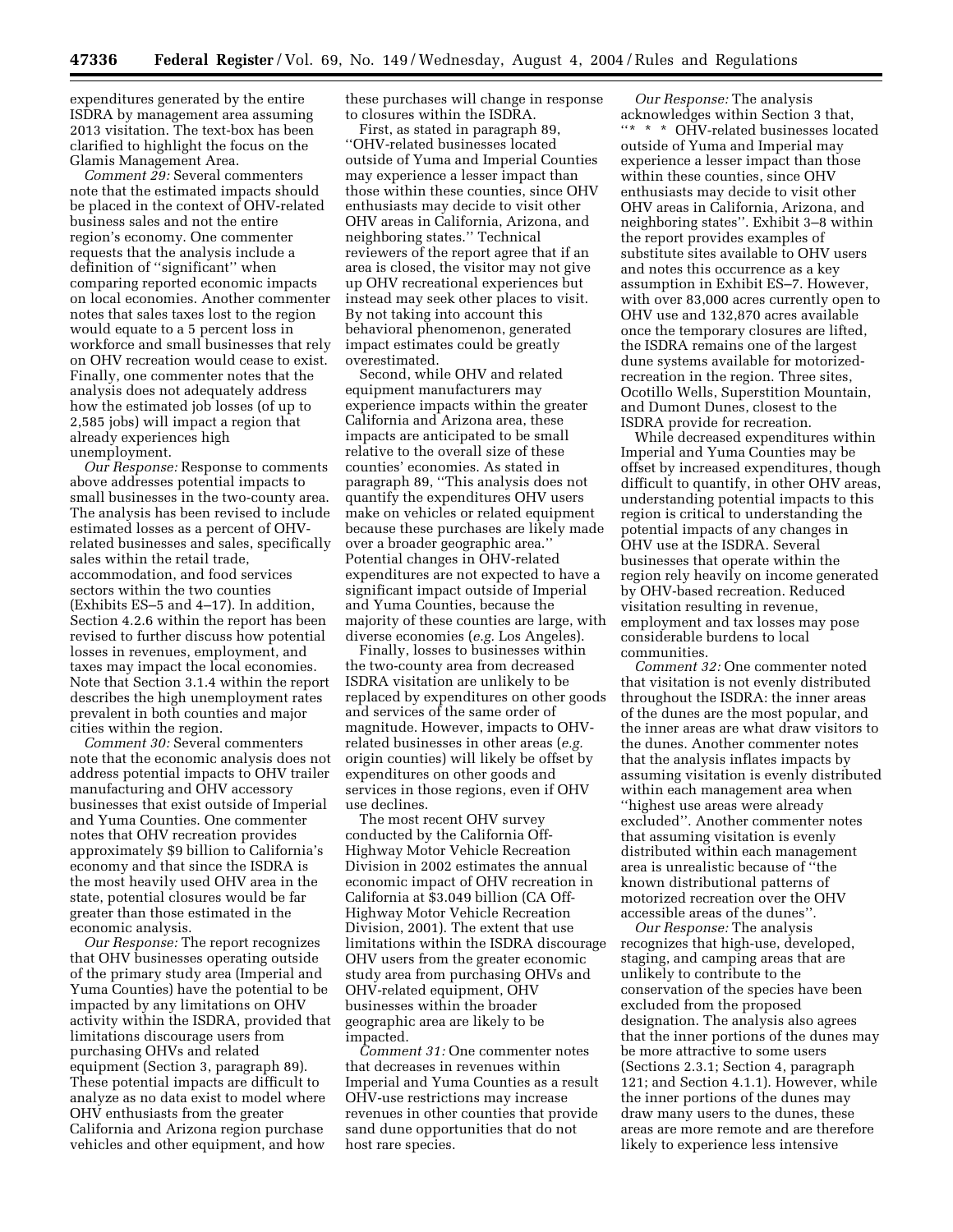visitation (*i.e.*, such visitation may require specialized equipment).

It is not possible, using existing data, to predict the percentage of OHV users who visit areas of the ISDRA that are proposed for critical habitat. Lacking detailed data and user patterns and to offset conflicting attitudes towards visitation distribution, the report models visitation based on BLM visitor counts and assumes an equitable distribution of visitation within each management area. To the extent that areas proposed for designation are less or more popular with OHV users, this analysis could overstate or understate impacts by over- or underestimating the number of trips that could be affected by the designation.

*Comment 33:* One commenter suggests that any potential limitations on OHV use may displace visitation to other parts of the season (users might spread usage over other times, resulting in similar usage and economic expenditures). Another commenter notes that the analysis cannot assume lasting impacts of any future closures on visitation levels within the ISDRA.

*Our Response:* The analysis recognizes that OHV limitations in the past may have resulted in a redistribution of visitation over the recreation season. Section 4.1.1 states that that in the years subsequent to the temporary 2001 closures, BLM ''documented an increase in visitation during traditionally off-peak weekends, likely a result of OHV recreationists seeking a less-crowded ISDRA experience \* \* \* whether visitation to the ISDRA declined as a result of the closures is debated.''

Data are not available to model intertemporal substitution by ISDRA visitors given closure of one or more of the management areas. To determine the economic impact of past limitations on OHV recreation, the analysis assumes that OHV-users who would otherwise recreate at the closed ISDRA management areas would limit or refrain from visits to the dunes. Thus, the analysis can be used to understand the upper-bound social welfare and regional economic impacts under a variety of closure scenarios.

*Comment 33:* Several commenters note that ISDRA visitation actually increased rather than declined subsequent to the 2001 closures and that it is erroneous to conclude that visitation declined by 15 percent due to the closures particularly since visitation fluctuates based on weather and other factors.

*Our Response:* The report acknowledges in Section 4.1.4 that the reported change in ISDRA visitation

between 2001 and 2002 is not likely due to actual increased visitation but rather to refined counting methodologies employed by BLM. The analysis states that ''prior to 2002, BLM extrapolated visitation by employing on-the-ground and fly-over estimates of vehicles during peak weekends. In 2002, BLM installed underground vehicle counters at each major ISDRA entrance point. Accordingly, accurate visitation data by management area prior to the 2002 recreation season is not available.''

The report also recognizes in Section 4.1.4, that fluctuations in annual visitation reflect a variety of factors, including economic and weather conditions. While BLM did not observe a drop in visitation subsequent to the closures, users within the OHV community expressed that visitation levels were likely impacted. The 15 percent reduction was therefore assumed to represent visitation in the areas slated for temporary closure. To understand the maximum social welfare and regional economic impacts of a closure, the DEA assumed that under closures OHV users who preferred to recreate in the closed areas would choose to not visit the dunes or make fewer trips per year. In Exhibit 4–8, this assumption of a 15 percent reduction is listed as a key assumption employed in the analysis of past economic impacts.

*Comment 35:* One commenter notes that the DEA does not consider economic costs associated with managing OHV activities at the ISDRA, including law enforcement required during high-use weekends. Another commenter notes that the analysis overlooks costs inflicted upon public safety by OHV use. Finally, a commenter remarks that it is incorrect to assume that closures are associated with cost savings to public agencies. (CNPS, BN, BLM)

*Our Response:* The analysis addresses costs associated with the public provision of on-site services at the ISDRA within Section 3.2.3. As stated:

Accommodating the millions of visitors that visit the ISDRA each year requires the provision of additional services and on-site infrastructure by both BLM and local government agencies \* \* \* (m)oreover, the high visitation that occurs at the ISDRA during holiday weekends between March and October necessitates the provision of additional enforcement and emergency services. During high-use holiday weekends, BLM employs as many as 100 officers from state, local, and federal agencies to patrol the dunes. In the ISDRA Business Plan, BLM anticipates incurring annual costs of up to \$3.12 million related to law enforcement (\$500,000), emergency (\$280,000), and additional holiday staffing (\$2.34 million) \* The Imperial County Sheriff's Office

has also led a coalition of law enforcement agencies over the past three years to enforce legal behavior and provide for public safety at the dunes. In December 2003, the Sheriff's Office was granted approximately \$750,000 for OHV law enforcement and emergency services at the ISDRA by the California Off-Highway Motor Vehicle Recreation Commission. Any reduction in future visitation at the ISDRA is potentially associated with public costs savings in expenditures related to providing on-site infrastructure, enforcement, and emergency services at the dunes. However, data are not available to estimate the extent of these cost savings; as such, these cost savings are not monetized in this analysis.

*Comment 37:* Two commenters noted that the substitute sites listed in Figure 3–2 do not provide recreational opportunities provided by the ISDRA in terms of acres available for dune recreation and distance from point of origin. One commenter specified that comparable alternatives should be limited a 250 mile radius from Los Angeles or Phoenix, cities from where the majority of ISDRA users originate.

*Our Response:* Substitute sites were compiled from a variety of sources, including published documents and personal communication with ISDRA dune users. As visitors from the ISDRA originate from a broad geographic area, the analysis assumed a broad distribution of OHV recreation. Figure 3–2 has been revised to incorporate updated information on types of recreational opportunities offered by the alternative OHV recreation areas (*e.g.* whether sites offer dune-based recreation). Information on potential substitute sites for OHV recreation within the region is provided as a basis for comparison and does not impact cost estimates presented in the report.

*Comment 38:* Several comments noted that the report fails to address or minimizes the economic contribution of non-OHV recreation, overlooking the fact that non-OHV recreation may be precluded by OHV use due to safety concerns. One commenter also requested that the analysis address contributions of recreational activities associated with botanical opportunity.

*Our Response:* The report acknowledges the presence of non-OHV related recreational activities within the ISDRA, including hiking, horseback riding, conservation activities, and some commercial activities including filming (as stated in paragraph 6 and Section 2.3). While the ISDRA offers opportunities for non-OHV recreation, BLM has noted that these activities occur infrequently relative to OHVbased recreation. Based on historical use patterns within areas open to nonmotorized recreation, non-OHV related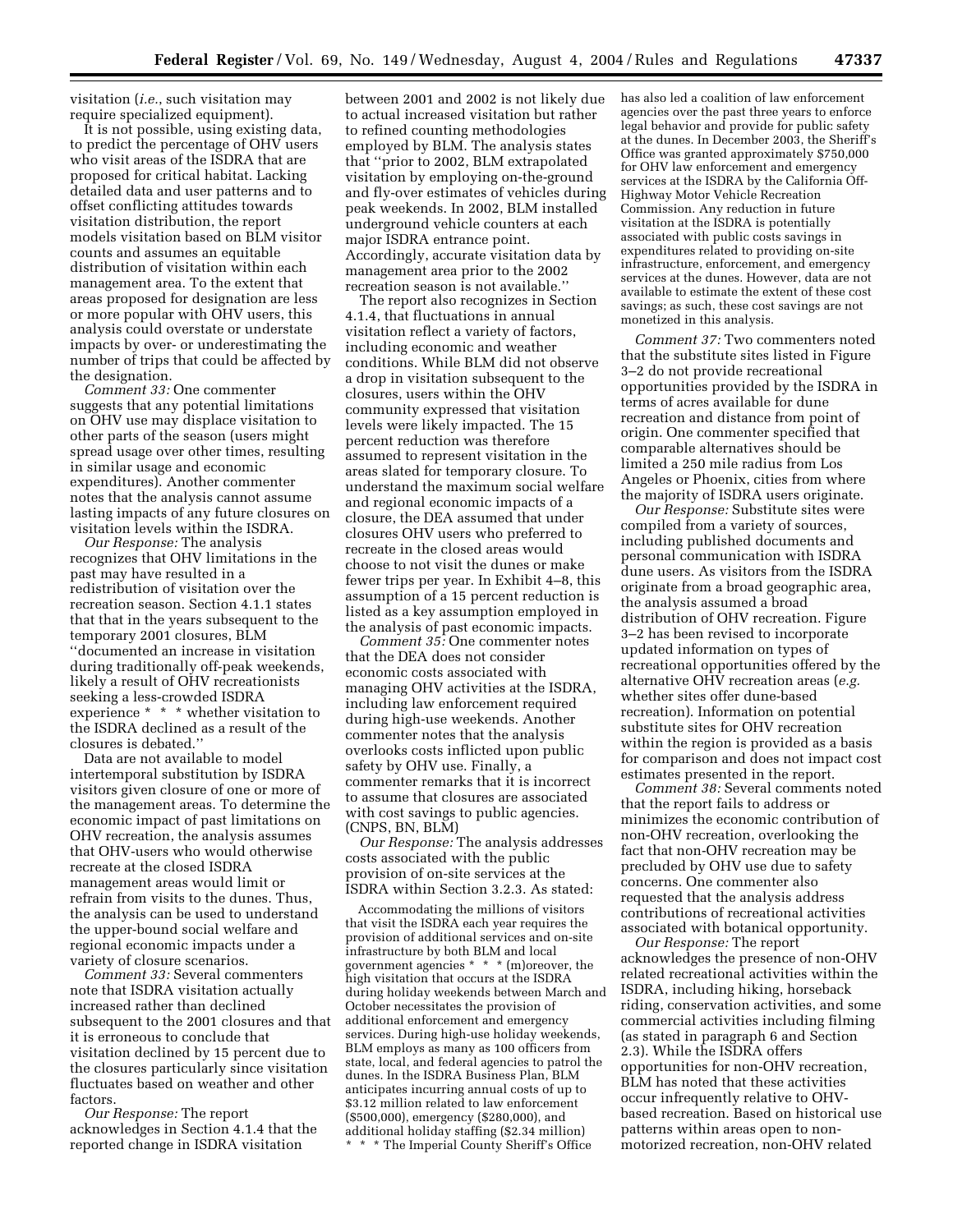activities are expected to remain relatively modest in the future.

While non-motorized recreation is precluded in OHV-recreation areas due to safety concerns, it is difficult to determine whether closures to OHV-use would generate similar levels of visitation and expenditures by non-OHV recreational activities. Given the current disparity between the number of non-OHV trips and OHV based trips, non-OHV recreation given closures to OHVuse would likely draw several order of magnitude less visitation.

*Comment 39:* One commenter notes that the number of acres available to OHV use within the ISDRA reported in Figure 3–8 is misleading. The report presents 83,560 acres available to OHV use and the commenter notes that number should reflect acreage prior to the temporary closures, or 132,870 acres.

*Our Response:* Figure 3–8 has been revised to incorporate both temporary and permanent acreage numbers (83,560 and 132,870 acres available for OHV use).

#### **Summary of Changes From the Proposed Rule**

In the development of our final designation of critical habitat for *Astragalus magdalenae* var. *peirsonii*, we reviewed comments received on the proposed designation of critical habitat. In addition to minor clarifications and incorporation of additional information on the biology of *A. magdalenae* var. *peirsonii*, we made the following changes to the proposed designation:

(1) We did not include Subunit D in the final designation of critical habitat. Because of its relatively small size and separation from the other subunits, we do not consider it essential to the conservation of the taxon.

(2) We excluded portions of Subunit B and all of Subunit C from the final designation of critical habitat under section 4(b)(2) of the Act.

(3) We modified the primary constituent elements to include the associated co-adapted psammophytic (sand-loving) scrub plant community that supports the white-faced digger bee (*Habropoda* spp.), the primary pollinator of *Astragalus magdalenae* var. *peirsonii* (Porter 2003b).

#### **Critical Habitat**

Please see the proposed rule for critical habitat for *Astragalus magdalenae* var. *peirsonii* for a general discussion on sections 3, 4, and 7 of the Act in relation to critical habitat (68 FR 46143).

#### **Methods**

As required by section 4(b)(2) of the Act and regulations at 50 CFR 424.12, we used the best scientific and commercial information available to determine areas that contain the physical and biological features that are essential for the conservation of *Astragalus magdalenae* var. *peirsonii*. This included information from our own documents on this plant and related taxa; available information that pertains to the biology and habitat requirements of this taxon, including data from research and survey observations, such as WESTEC (1977), BLM surveys conducted from 1998 to 2002 (Willoughby 2000, 2001), TOA (2001), and Phillips and Kennedy (2002, 2003); the California Natural Diversity Database (2003); peer-reviewed journal articles and book excerpts regarding *A. magdalenae* var. *peirsonii*, similar species, or more generalized issues of conservation biology; unpublished biological documents; site visits; and discussions with botanical experts regarding *A. magdalenae* var. *peirsonii* and related species.

The areas designated as critical habitat are occupied by *Astragalus magdalenae* var. *peirsonii* as demonstrated by repeated surveys by BLM (Willoughby 2000, 2001), and independently confirmed by other surveys (TOA 2001; Phillips and Kennedy 2002, 2003). This plant may be present as standing plants, persisting as perennial root crowns in the sand, or as seed bank in the sand. During any given year, the suitable habitat for *A. magdalenae* var. *peirsonii* may be occupied by various combinations of these three life history phases. These surveys confirm the continuity of habitat for *A. magdalenae* var. *peirsonii* along the northwest-to-southeast axis of the Algodones Dunes. The dynamics of dune morphology, local rainfall patterns and amounts, spatial distribution of the seed bank, and seed scarification each contribute to the patchy or mosaic nature of the distribution of standing plants of *A. magdalenae* var. *peirsonii*. Local rainfall patterns and amounts are likely to cause shifts in the proportions of these three life history phases. All areas designated as critical habitat contain at least one of the primary constituent elements and have been determined to be essential to the conservation of the species.

The most extensive survey of the Algodones Dunes was conducted in 1977 (WESTEC 1977). This survey used 66 transects that ran across the dunes from west to east. The presence and relative abundance of standing plants of

*Astragalus magdalenae* var. *peirsonii* and four other rare psammophytic scrub species were recorded along these transects. In 1998, BLM began surveying for rare plants in the dunes repeating the methodology used by WESTEC in their 1977 survey. BLM surveyed 34 of the original 66 transects and employed a different abundance measure. The BLM conducted these surveys for 5 consecutive years (1998, 1999, 2000, 2001, and 2002) recording the presence and abundance of the rare plant taxa along these transects.

To determine the general range of *Astragalus magdalenae* var. *peirsonii* in the Algodones Dunes, we used survey information from published and unpublished documents and maps including WESTEC (1977), BLM (Willoughby 2000, 2001), and TOA (2001). WESTEC (1977) devised a grid system overlay for the Algodones Dunes. Each quadrant of the grid was approximately 0.45 mi (0.72 km) on a side. BLM reproduced this grid system to present data from their subsequent annual surveys from 1998 to 2002 (Willoughby 2000, 2001). Both WESTEC and BLM considered a grid square occupied if *A. magdalenae* var. *peirsonii* was encountered anywhere within that grid square. For comparison, we also superimposed census data included by TOA (2001) on this same grid system. We produced maps based on WESTEC (1977), BLM (Willoughby 2000, 2001), and TOA (2001) data. Because of the differences in survey methodologies and abundance classes used by these surveys, we considered each of these records to document presence or absence. Due to fluctuations in both the presence and abundance of *A. magdalenae* var. *peirsonii* from year to year, we combined the data from multiple years of survey data. Also the various surveys recorded standing plants as the only measure of occupancy, not taking into account a dormant seed bank or root crowns.

The survey efforts discussed above provided us with the data necessary to construct a model showing which regions of the Algodones Dunes represent habitat essential for the conservation of *Astragalus magdalenae* var. *peirsonii*. The model that we created used the data collected by the BLM from 1998 to 2002 as the input data and the data collected by WESTEC (1977) and TOA (2001) as a means of verifying the information generated by the model. The BLM data were used as the input data source for the model because it was more current, covered multiple years, and used the same methodology each year. Time and resources precluded us from conducting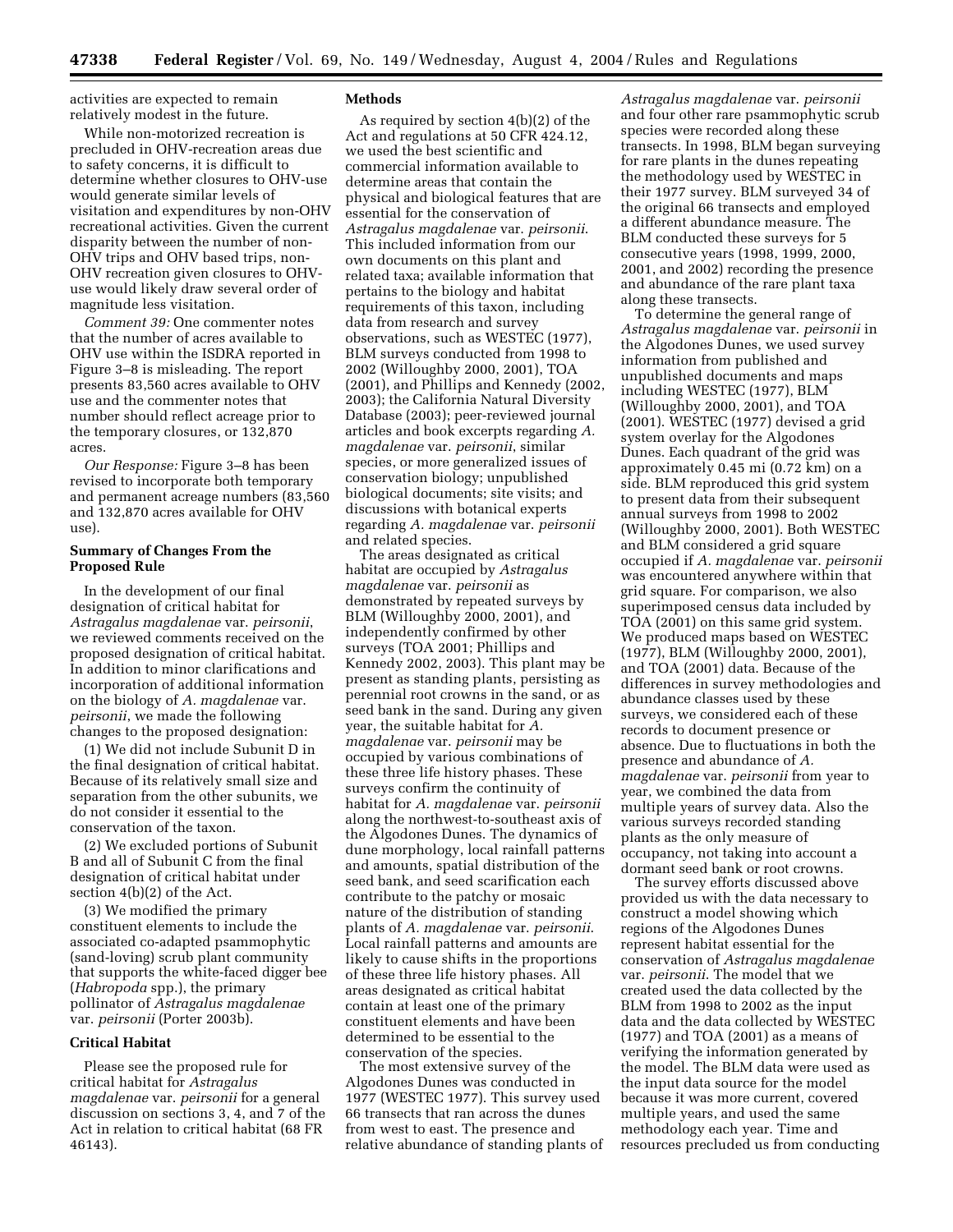independent surveys. Outlier occurrences evidenced only by WESTEC (1977) were not included because of the age of the report and the lack of substantiation by more recent BLM surveys.

In order to create this model we used BLM data to extrapolate the values for four variables: (1) The presence or absence of standing plants of *Astragalus magdalenae* var. *peirsonii*. This variable indicated localities where *A. magdalenae* var. *peirsonii* had been found in any of the five survey years either as seedlings or as older plants; (2) the relative abundance of *A. magdalenae* var. *peirsonii* in any of the five survey years. The highest abundance class value recorded for each grid cell during the five years of surveys was used as the cell's value for this variable. This variable was used to identify areas that support higher plant densities; (3) the frequency of occurrence of *A. magdalenae* var. *peirsonii* from year to year. This variable was calculated based on the number of times *A. magdalenae* var. *peirsonii* was reported in a grid cell throughout the five years of surveys. This variable was used to identify areas that continued to persist as productive habitat for *A. magdalenae* var. *peirsonii* over time; and (4) the number of associated rare psammophytic (dune loving) plant taxa present. These plants included *Croton wigginsii*, *Helianthus niveus* ssp. *tephrodes*, *Palafoxia arida* var. *gigantea*, and *Pholisma sonorae*. For each grid cell, scores were assigned based on the number of these associated plants that were found over the course of the five years of surveys. Higher scores may indicate a higher likelihood of the presence of *A. magdalenae* var. *peirsonii*, the biological diversity of associated psammophytic scrub species, and/or the presence of higher quality psammophytic scrub habitat that supports *A. magdalenae* var. *peirsonii*.

We calculated scores for each of these variables and then extrapolated the values for each variable for the entire dune area. We made this extrapolation based on a statistical method called Kriging, which calculates new values for unsurveyed areas based on the known values for the cells that were surveyed (Royle, Clausen, and Frederiksen, 1981; Oliver, M. A. and R. Webster. 1990). The data for these four variables were then standardized to a scale of 0 to 5 points so that the range of scores, from low to high, would be comparable to one another. The standardized scores were then totaled for each cell, for a possible high score of 20 points. This set of values was then further refined using the Kriging method to generate a map

similar in appearance to a topographic map, showing the resulting scores of the model in the same way a topographic map shows variations in elevation. This map showed a strong band of high values that ran along the northwest to southeast axis of the dune field. The portion of the dunes that corresponded to the top three categories of scores was delineated and identified as essential to the conservation of *Astragalus magdalenae* var. *peirsonii*. In order to provide legal descriptions of the critical habitat boundaries, we then overlayed a 100–meter grid to establish UTM North American Datum 27 (NAD 27) coordinates to define the critical habitat subunit boundaries.

Intrinsic to the creation of the essential habitat model for *Astragalus magdalenae* var. *peirsonii* was the application of several assumptions related to the (1) BLM study design (Willoughby 2000, 2001); (2) habitat and weather variability across the entire dune system; (3) paved roads as barriers to dispersal; (4) occurrences of plants and seeds in grid cells over different survey periods; and (5) model protocol. These assumptions are described to allow the reviewer to understand the potential strengths and limitations of the results of the habitat modeling. Based on the BLM study design, a consistent survey methodology was used for the plant surveys conducted in 1998, 1999, and 2000 (Willoughby 2000, 2001). Vegetation maps (BLM 2003), wind patterns (Romspert and Burk 1979; Norris and Norris 1961), and precipitation patterns (Willoughby 2000, 2001) supported our assumption that the habitat (in terms of dune action) precipitation, and vegetation, was uniform in variation and continuous throughout the dune system. Based on rainfall data collected from November 16, 2000, to March 16, 2001, (1.40 inches of precipitation was recorded at Cahuilla Ranger Station in the northwest part of the dunes and 2.67 inches of precipitation was reported at Buttercup Campground in the southern end of the dunes (Willoughby 2001)), BLM indicated that more precipitation may fall in the southern portion of the Algodones Dunes compared to the northern end of the dunes. However, given the limited precipitation data available for the Algodones Dunes (5 months) and the relatively short linear extent of the dunes (40 mi (64 km) long), we could not project a rainfall gradient and, instead, assumed that the precipitation was uniformly variable and continuous throughout the dune system. Based on observations of unimpeded sand and wind movement

across existing paved roads, we did not expect that the paved roads would represent a barrier to the dispersal of the fruits and seeds of *A. magdalenae* var. *peirsonii*. Surveys conducted by BLM indicate variability in occurrences of standing plants from year to year (Willoughby 2000, 2001), and that at any given time, these occurrences may represent standing plants, root crown regrowth, or seedlings of *A. magdalenae* var. *peirsonii*. We assumed that if standing plants were not found in a particular grid cell during a survey, but were recorded as present in other survey years, then that grid cell may be occupied by either root crowns or seeds of this species. BLM randomly selected survey transects and, as expected, this random selection results in gaps between transects. We projected the distribution of *A. magdalenae* var. *peirsonii* across the gaps by assuming that the values of unknown grid cells are more closely related to nearby cells rather than distant cells. Based on our analysis of these assumptions, we believe that the essential habitat model can be used to identify areas that are essential to the conservation of *A. magdalenae* var. *peirsonii* within the Algodones Dunes.

#### **Primary Constituent Elements**

In accordance with section  $3(5)(A)(i)$ of the Act and regulations at 50 CFR 424.12, in determining which areas to designate as critical habitat, we consider those physical and biological features (primary constituent elements) that are essential to the conservation of the species and that may require special management considerations or protection. These include but are not limited to: space for individual and population growth and for normal behavior; food, water, air, light, minerals or other nutritional or physiological requirements; cover or shelter; sites for germination or seed dispersal; and habitats that are protected from disturbance or are representative of the historic geographical and ecological distributions of a species.

All areas designated as critical habitat for *A. magdalenae* var. *peirsonii* are within the species' historical range and contain one or more of the biological and physical features (primary constituent elements) identified as essential for the conservation of the species. The primary constituent elements essential to the conservation of *Astragalus magdalenae* var. *peirsonii* habitat are based on specific components that are described below.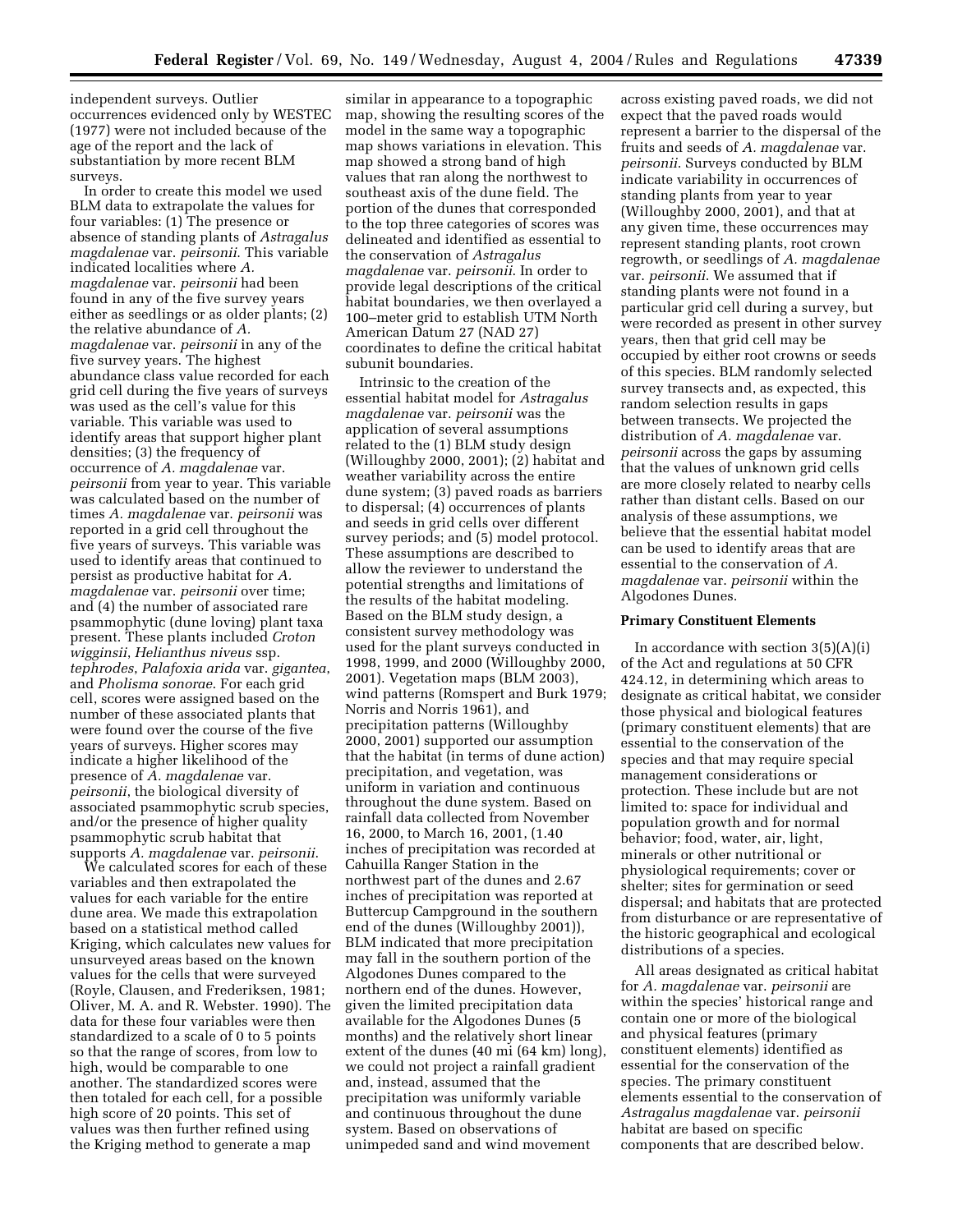#### **Space for Individual and Population Growth, Including Sites for Germination, Pollination, Reproduction, Seed Dispersal, and Seed Bank**

The active sand dunes provide space for individual and population growth for *Astragalus magdalenae* var. *peirsonii*. In the United States, *A. magdalenae* var. *peirsonii* is limited to a band of sand dunes in the central portion of the Algodones Dunes. The dunes in this band are composed of a series of transitional crescentic ridges (Muhs *et al.* 1995). Active sand dunes are characterized by bowls (hollows among the dunes), swales (low area), and slip faces (areas so steep that the loose sand naturally cascades downward) that run transverse to the primary ridge line. *Astragalus magdalenae* var. *peirsonii* occurs on the active sand dunes, generally where the slopes of the faces of the sand dunes are less than 30 degrees, but generally less than 20 degrees. These active sand dunes provide the habitat for the natural fluctuations of the population over time.

*Astragalus magdalenae* var. *peirsonii* occurs in a vegetation community referred to as psammophytic scrub (WESTEC 1977; Willoughby 2000). *Astragalus magdalenae* var. *peirsonii* is associated with other psammophytic plants (*e.g.*, *Croton wigginsii*, *Eriogonum deserticola*, *Helianthus niveus* ssp. *tephrodes*, *Palafoxia arida* var. *gigantea*, *Pholisma sonorae*, and *Tiquilia plicata*). In areas where the sand dunes are more stabilized (less sand dune building and movement), such as along the margins of the dune fields, the open canopy psammophytic scrub community is replaced by the sandier phases of the creosote bush scrub community. *Astragalus magdalenae* var. *peirsonii* is apparently excluded from the relatively more closed canopy creosote bush scrub community. The associated co-adapted psammophytic scrub plant community also supports the white-faced digger bee (Habropoda spp.), the primary pollinator of *Astragalus magdalenae* var. *peirsonii* (Porter 2003b).

Sand movement, dune-building, and dune migration are likely determined by the wind regime (Norris and Norris 1961). Winds from the northwest are prevalent in the winter, while in the summer the winds are from the southeast (Romspert and Burk 1979). Muhs *et al.* (1995) found during a study of the sand source for the Algodones Dunes that dominant sand-moving winds are as follows: prevailing from the northwest all year at Indio, California, from the west or southwest all year at El Centro, California, and

from the northwest in winter and from the southeast in summer at Yuma, Arizona. These winds are responsible for the dispersal of seeds and fruits within the Algodones Dunes. Seeds are either dispersed locally by falling out of partly opened fruits on the parent plant or by their release from fruits blown across the sand after falling from the parent plant. Seed germination patterns likely reflect the horizontal and vertical distribution of the seed bank in the shifting sand dunes (seeds will not effectively germinate where they are buried below a certain depth of sand). As an adaptation to shifting sands and low soil moisture, this species has developed extremely long tap roots (Barneby 1964) that penetrate deeply to the more moist sand and anchor the plants in the shifting dunes. Seeds buried in the sand function as the seed bank and allow for growth when suitable conditions, such as adequate rainfall, scarification, and suitable sand depths, are met.

#### **Intervening Areas for Gene Flow and Connectivity Within the Population**

The active sand dunes are continuous along the northwest-to-southeast axis. The continuity of the sand dunes provide connectivity and facilitate gene flow within the population by allowing the movement of pollinators and the wind dispersal of fruit and seeds. Consistent with the principles of conservation biology, critical habitat includes relatively large contiguous blocks of habitat that encompass the most important areas identified by our essential habitat model. Moreover, we do not expect that the paved roads would represent a barrier to the dispersal of the fruits and seeds of *Astragalus magdalenae* var. *peirsonii*.

#### **Areas That Provide the Basic Requirements for Growth (Such as Water, Light, and Minerals)**

A soil survey for the Imperial Valley area of Imperial County (Zimmerman 1981) did not include the areas east of the Coachella Canal but did depict a few adjacent portions of the Algodones Dunes as Rositas fine sand with 9 to 30 percent slopes. Rositas fine sand are described as deep, somewhat excessively drained, sloping soils formed in wind-blown sands of diverse origin. Dean (1978) describes the sand as quartz with a mean grain size of 0.006 in (0.17 mm). The dunes contain 60 to 70 percent quartz and 30 to 40 percent feldspar sand (Norris and Norris1961). The Algodones Dunes are one of the driest and hottest regions in the United States. Romspert and Burk (1979) reported average yearly precipitation

between 1941–1970 was 2.6 in (67.8 mm). The rainfall is often described as scattered or patchy. Rainfall amounts differ from place to place and from year to year with areas to the northwest being generally dryer than those to the southeast (Willoughby 2001). The central areas of the Algodones Dunes provide the appropriate sand substrate and rainfall pattern to augment the basic requirements for growth of *Astragalus magdalenae* var. *peirsonii*.

Based on the best available information at this time, the primary constituent elements of critical habitat for *Astragalus magdalenae* var. *peirsonii* consist of:

(1) Intact, active sand dune systems (defined as sand areas that are subject to sand-moving winds that result in natural expanses of bowls, swales, and slopes and support the co-adapted psammophytic scrub plant and invertebrate communities) within the existing range of *Astragalus magdalenae* var. *peirsonii* that are characterized by:

(A) Substrates of the Rositas soil series, specifically Rositas fine sands of sufficient depth to promote *Astragalus magdalenae* var. *peirsonii* and discourage creosote bush scrub;

(B) Wind-formed slopes of less than 30 degrees, but generally less than 20 degrees; and

(C) The associated co-adapted psammophytic scrub plant community (*e.g.*, *Croton wigginsii*, *Eriogonum deserticola*, *Helianthus niveus* ssp. *tephrodes*, *Palafoxia arida* var. *gigantea*, *Pholisma sonorae*, and *Tiquilia plicata*) that supports the white-faced digger bee (*Habropoda* spp.), the primary pollinator of *Astragalus magdalenae* var. *peirsonii* (Porter 2003b).

#### **Criteria Used To Identify Critical Habitat**

We identified critical habitat essential to the conservation of *Astragalus magdalenae* var. *peirsonii* where it currently occurs or has been known to occur in the Algodones Dunes. We are designating critical habitat to maintain self-sustaining populations of *A. magdalenae var*. *peirsonii* within the range of the taxon in the United States.

*Astragalus magdalenae* var. *peirsonii* has a very limited range even within the Algodones Dunes. Less than one-third of the area delineated by the ISDRA has documented occurrences of *A. magdalenae* var. *peirsonii*. Extreme fluctuations in populations have been demonstrated. As a result, it is likely in some years that few, if any, seeds are added to the soil seed bank. The patchy distribution of the plants in any given year is likely a combination of several factors including the dynamics of dune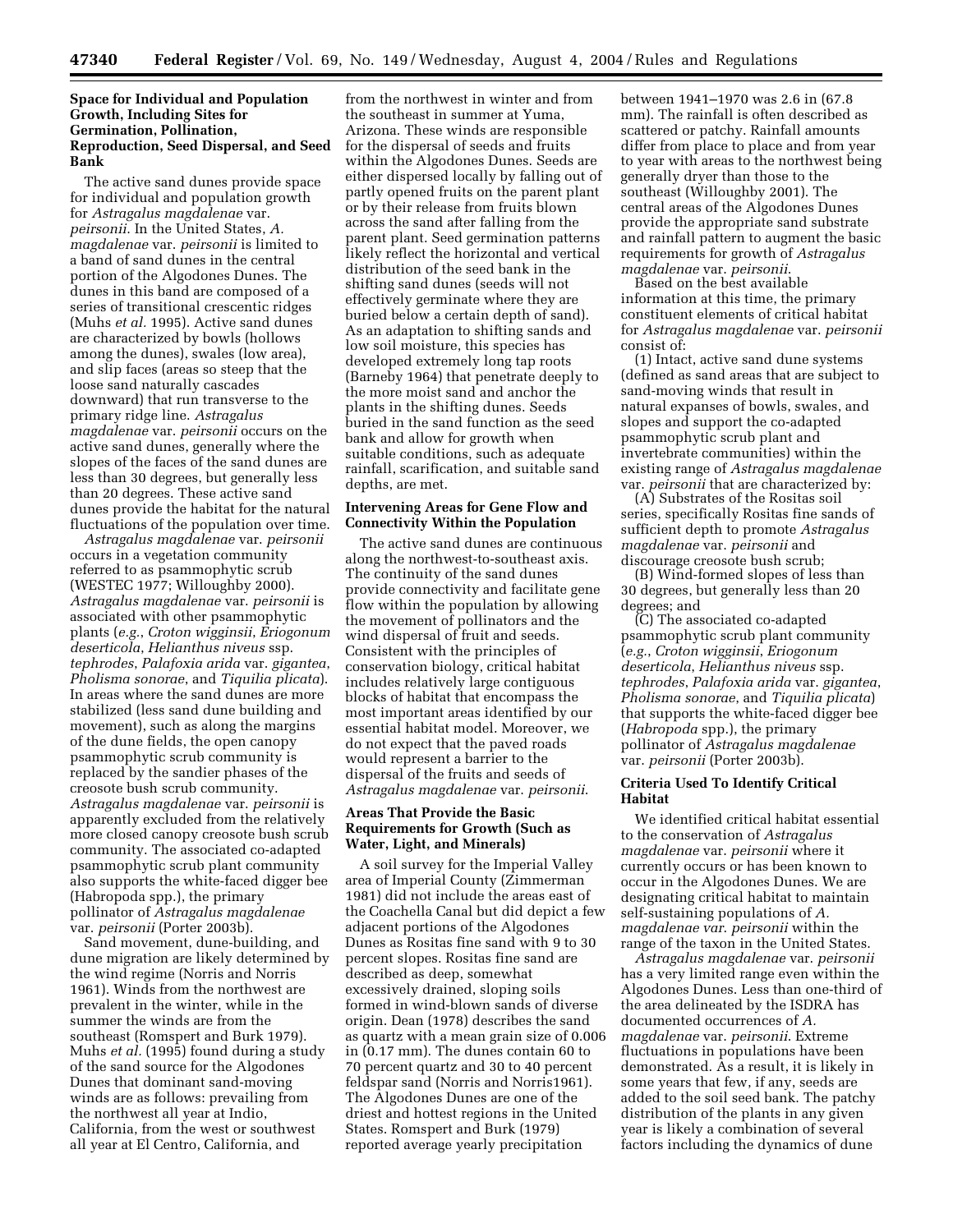morphology, local rainfall patterns and amounts, as well as the spatial distribution of the seed bank, and seed scarification.

We used the top three rankings of the essential habitat model to select areas to designate as critical habitat for *Astragalus magdalenae* var. *peirsonii*. The top three rankings identified areas where standing plants, root crowns, or seed bank are likely to occur at higher densities based on abundance class values, occurred at a higher frequency and persisted from year to year, and cooccurred with other rare psammophytic scrub plants as an indicator of habitat quality and biological diversity. We consider the most important areas for *Astragalus magdalenae* var. *peirsonii* to extend along the central westerly spine of the Algodones Dunes. The previously proposed Subunit D was located along the easterly edge of the main sand dune formations at the southern end of the Algodones Dunes. In general, low numbers of *Astragalus magdalenae* var. *peirsonii* were found in the vicinity of the former Subunit D. The previously proposed Subunit D was also divided by the All-American Canal (Canal), with the majority of the subunit occurring northeast of the Canal. The Canal likely acts as a barrier to the dispersal of windblown seed and seed capsules, thereby isolating the northeast section of the former Subunit D from the rest of the Algodones Dunes. Therefore, we did not include Subunit D in the final designation of critical habitat for *Astragalus magdalenae* var. *peirsonii* because of its relatively small size and separation from the other critical habitat subunits.

In designating critical habitat, we made an effort to avoid developed areas,

OHV staging areas, and disturbed areas along roadways that are unlikely to contain the primary constituent elements. However, we did not map critical habitat in sufficient detail to exclude all developed areas or other lands unlikely to contain the primary constituent elements essential for the conservation of *Astragalus magdalenae* var. *peirsonii*. Areas within the boundaries of the mapped subunits, such as buildings, roads, parking lots, railroad tracks, canals, and other paved areas, will not contain one or more of the primary constituent elements and thus do not constitute critical habitat for the species. Federal actions limited to these areas, therefore, would not trigger a consultation under section 7 of the Act, unless it is determined that such actions may affect the species and/or adjacent critical habitat.

#### **Special Management Considerations or Protections**

Special management considerations or protections may be needed to maintain the physical and biological features as well as the primary constituent elements that are essential for the conservation of *Astragalus magdalenae* var. *peirsonii* within designated critical habitat. The term ''special management considerations or protection'' originates in section 3(5)(A) of the Act under the definition of critical habitat. We believe that the designated critical habitat subunits may require the special management considerations or protections due to the threats outlined below.

1. Activities that disrupt the natural processes that support dune formation, movement, and structure to allow the natural distribution pattern of

*Astragalus magdalenae* var. *peirsonii*. For examples, barriers to sand movement that deplete downwind sand dunes and habitats.

2. Activities that degrade the psammophytic scrub plant community that is an indicator of habitat quality.

3. Activities that increase sand compaction, such as OHV activity, leading to burial of the seed bank from the collapse of dune faces and ridges, and exposure of the seed bank.

BLM released a Recreation Area Management Plan (RAMP) for the Imperial Sand Dunes (BLM 2003). A specified major focus of the RAMP is to ensure that the OHV recreational opportunities of the ISDRA are continuously available while responding to increased need for protection of plant and animal species in the dunes (BLM 2003). Speciesspecific management needs and measures for *Astragalus magdalenae* var. *peirsonii* are not addressed in the RAMP. In the RAMP, BLM includes an intensive monitoring/study plan that they are implementing. The results of this monitoring will be incorporated into a management plan developed for *A. magdalenae* var. *peirsonii*.

#### **Critical Habitat Designation**

The critical habitat areas described below include one or more of the primary constituent elements described above and constitute our best assessment at this time of the areas needed for the conservation of *Astragalus magdalenae* var. *peirsonii*. Lands designated as critical habitat include Federal and private lands. The approximate areas of critical habitat by land ownership and subunits are summarized in Table 1.

TABLE 1.—APPROXIMATE AREAS IN ACRES (AC) AND HECTARES (HA) OF DESIGNATED CRITICAL HABITAT FOR *Astragalus magdalenae* VAR. *peirsonii* BY LAND OWNERSHIP AND SUBUNITS.

| Unit | Federal | State                                                                                                                                                                                                               | Private | Total |
|------|---------|---------------------------------------------------------------------------------------------------------------------------------------------------------------------------------------------------------------------|---------|-------|
|      |         | Subunit A ……. 14,544 ac (5,886 ha) …………. 550 ac (223 ha) …………………. 1,414 ac (572 ha) ………………. 16,509 ac (6,681 ha).<br>Total    19,899 ac (8,053 ha)    550 ac (223 ha)    1,414 ac (572 ha)    21,863 ac (8,848 ha). |         |       |

The Algodones Dunes Critical Habitat Unit is divided into two subunits (Subunits A and B). The essential habitat model for *Astragalus magdalenae* var. *peirsonii* was used to identify those portions of the Algodones Dunes that were considered essential for the conservation of this species. Only a portion of the Algodones Dunes was designated as critical habitat based on the essential habitat model and discussion with BLM on high use

recreational areas within the ISDRA. Subunits A and B contain the top three rankings (on a five rank scale) of the essential habitat model and were designated as critical habitat. Areas in Subunits A and B that fell within the top three rankings were believed to provide the best habitat because of the documented presence, higher densities, and long-term persistence of *A. magdalenae* var. *peirsonii*, and habitat quality based on co-occurences with

other psammophytic scrub plants. The gaps and highways between critical habitat subunits are likely traversed occasionally by mature fruits dispersed by the wind and by pollinators.

Subunit A is north of State Highway 78 and encompasses portions of the Mammoth and North Algodones Dunes Wilderness. The majority of this critical habitat subunit lies within the North Algodones Dunes Wilderness. This subunit receives the lowest level of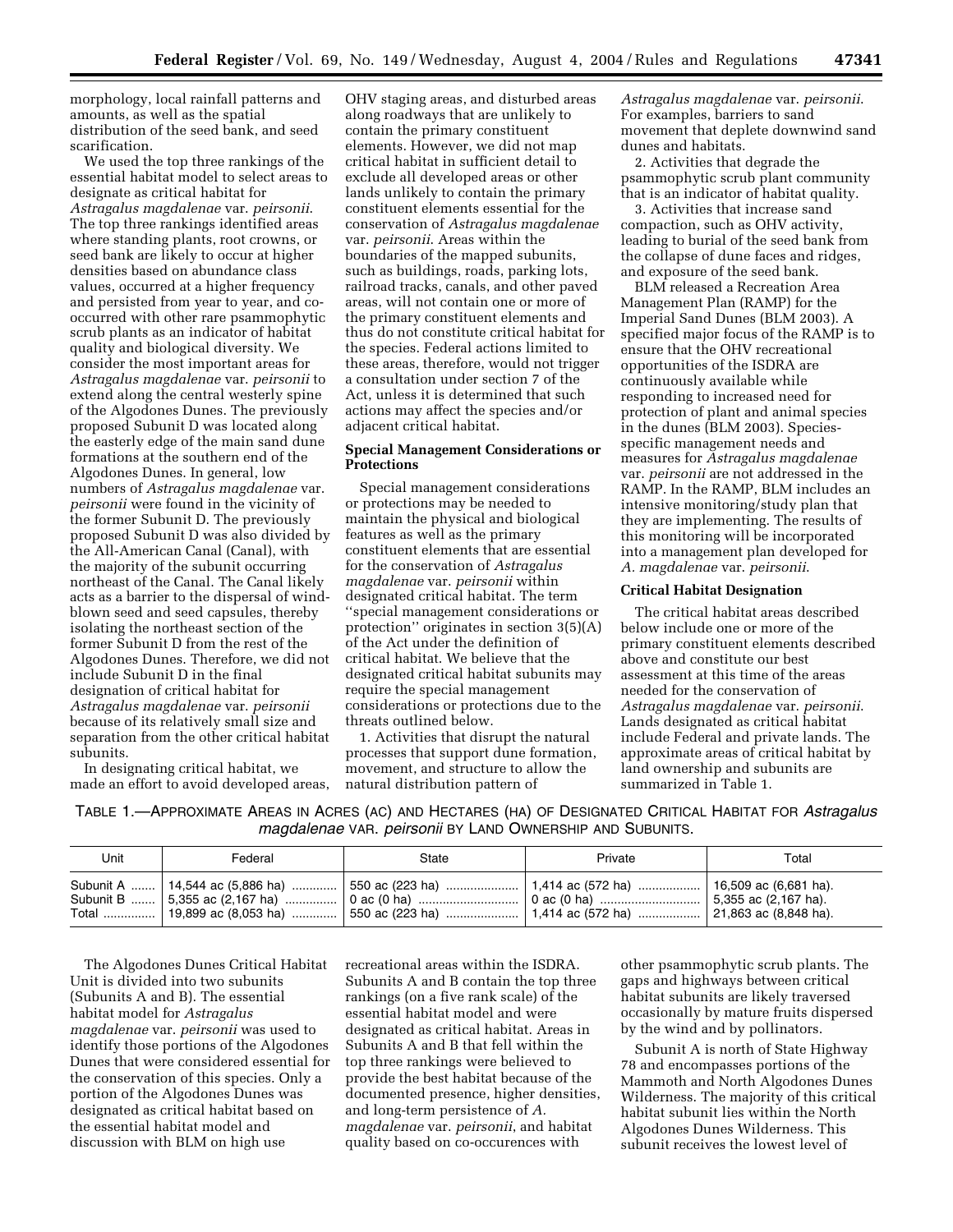human disturbance because the North Algodones Dunes Wilderness is closed by BLM to recreational motorized vehicles. This subunit is essential to the conservation of *Astragalus magdalenae* var. *peirsonii* because it retains the most natural and pristine features of the Algodones Dunes ecosystem. This subunit includes the best remaining example of a dune system undisturbed by intensive OHV recreation.

Subunit B is south of State Highway 78 and north of Interstate 8 and encompasses the Ogilby Management Area. This subunit is essential to the conservation of *Astragalus magdalenae* var. *peirsonii* because it represents the largest, widest, and highest sand dune fields within the Algodones Dunes and thereby supports large numbers and high densities of *A. magdalenae* var. *peirsonii*. The natural processes of dune movement that maintain the biological conditions necessary to support *A. magdalenae* var. *peirsonii* are still retained.

#### **Effects of Critical Habitat Designation**

#### *Section 7 Consultation*

Section 7 of the Act requires Federal agencies, including the Service, to ensure that actions they fund, authorize, or carry out are not likely to destroy or adversely modify critical habitat. In our regulations at 50 CFR 402.2, we define destruction or adverse modification as ''a direct or indirect alteration that appreciably diminishes the value of critical habitat for both the survival and recovery of a listed species. Such alterations include, but are not limited to: Alterations adversely modifying any of those physical or biological features that were the basis for determining the habitat to be critical.'' However, in a March 15, 2001, decision of the United States Court Appeals for the Fifth Circuit (*Sierra Club* v. *U.S. Fish and Wildlife Service* et al., F.3d 434), the court found our definition of adverse modification to be invalid. In response to this decision, we are reviewing the regulatory definition of adverse modification in relation to the conservation of the species.

Section 7(a) of the Act requires Federal agencies, including the Service, to evaluate their actions with respect to any species that is proposed or listed as endangered or threatened, and with respect to its critical habitat, if any is designated or proposed. Regulations implementing this interagency cooperation provision of the Act are codified at 50 CFR part 402. If a Federal action may affect a listed species or its critical habitat, the responsible Federal agency (action agency) must enter into

consultation with us. Through this consultation, the Federal action agency would ensure that the permitted actions do not destroy or adversely modify critical habitat. Destruction or adverse modification of critical habitat occurs when a Federal action directly or indirectly alters critical habitat to the extent that it appreciably diminishes the value of critical habitat for the conservation of the species. Individuals, organizations, States, local governments, and other non-Federal entities are affected by the designation of critical habitat only if their actions occur on Federal lands, require a Federal permit, license, or other authorization, or involve Federal funding.

If we issue a biological opinion concluding that a project is likely to result in the destruction or adverse modification of critical habitat, we also provide ''reasonable and prudent alternatives'' to the project, if any are identifiable. Reasonable and prudent alternatives are defined at 50 CFR 402.02 as alternative actions identified during consultation that can be implemented in a manner consistent with the intended purpose of the action, that are consistent with the scope of the Federal agency's legal authority and jurisdiction, that are economically and technologically feasible, and that the Director believes would avoid the likelihood of jeopardizing the continued existence of listed species or resulting in the destruction or adverse modification of critical habitat.

Regulations at 50 CFR 402.16 require Federal agencies to reinitiate consultation on previously reviewed actions under certain circumstances, including instances where critical habitat is subsequently designated and the Federal agency has retained discretionary involvement or control over the action or such discretionary involvement or control is authorized by law. Consequently, some Federal agencies may request reinitiation of consultation or conference with us on actions for which formal consultation has been completed, if those actions may affect designated critical habitat, or adversely modify or destroy proposed critical habitat, respectively.

Nearly all of the designated critical habitat is on BLM lands. Activities on BLM lands or by Federal agencies that may affect *Astragalus magdalenae* var. *peirsonii* or its critical habitat will require section 7 consultation. Activities on private or State lands requiring a permit from BLM or any other activity requiring Federal action (*i.e.* funding or authorization) that may affect this species will also continue to be subject to the section 7 consultation. Federal

actions not affecting *A. magdalenae* var. *peirsonii* or its critical habitat, as well as actions on non-Federal lands that are not federally funded or permitted, will not require section 7 consultations for this species.

The areas designated as critical habitat are occupied by either aboveground plants or a seedbank of *A. magdalenae* var. *peirsonii*. BLM and other Federal agencies already consults with us on activities where the species may be present to ensure that their actions do not jeopardize the continued existence of the species. Actions on which Federal agencies consult with us on effects to *A. magdalenae* var. *peirsonii* include, but are not limited to:

(1) Development of the Recreational Area Management Plan for the Imperial Sand Dunes Recreation Area by the Bureau of Land Management;

(2) Issuance of permits for private actions (*e.g.* filming) on Federal lands within the Algodones Dunes by the Bureau of Land Management;

(3) Modifications to the All American Canal by the Bureau of Reclamation; and,

(4) Construction and maintenance of facilities by the U.S. Border Patrol.

Section 4(b)(8) of the Act requires us to evaluate briefly and describe in any proposed or final regulation that designates critical habitat those activities involving a Federal action that may adversely modify such habitat or that may be affected by such designation. Activities that may destroy or adversely modify critical habitat would be those that alter the primary constituent elements to the extent that the value of critical habitat for the conservation of the *Astragalus magdalenae* var. *peirsonii* is appreciably reduced.

Activities that, when carried out, funded, or authorized by a Federal agency, may affect critical habitat and require that a section 7 consultation be conducted include, but are not limited to:

(1) Activities that may affect *Astragalus magdalenae* var. *peirsonii* by disturbing or degrading the structure of the dunes (ridges, slip faces, bowls, and swales);

(2) Activities that may affect *Astragalus magdalenae* var. *peirsonii* by compacting or disturbing the sand such that seeds of *Astragalus magdalenae* var. *peirsonii* are not capable of germinating or plants are not able to survive; and,

Activities that may destroy or adversely modify critical habitat include those that alter the primary constituent elements to an extent that the value of critical habitat for both the survival and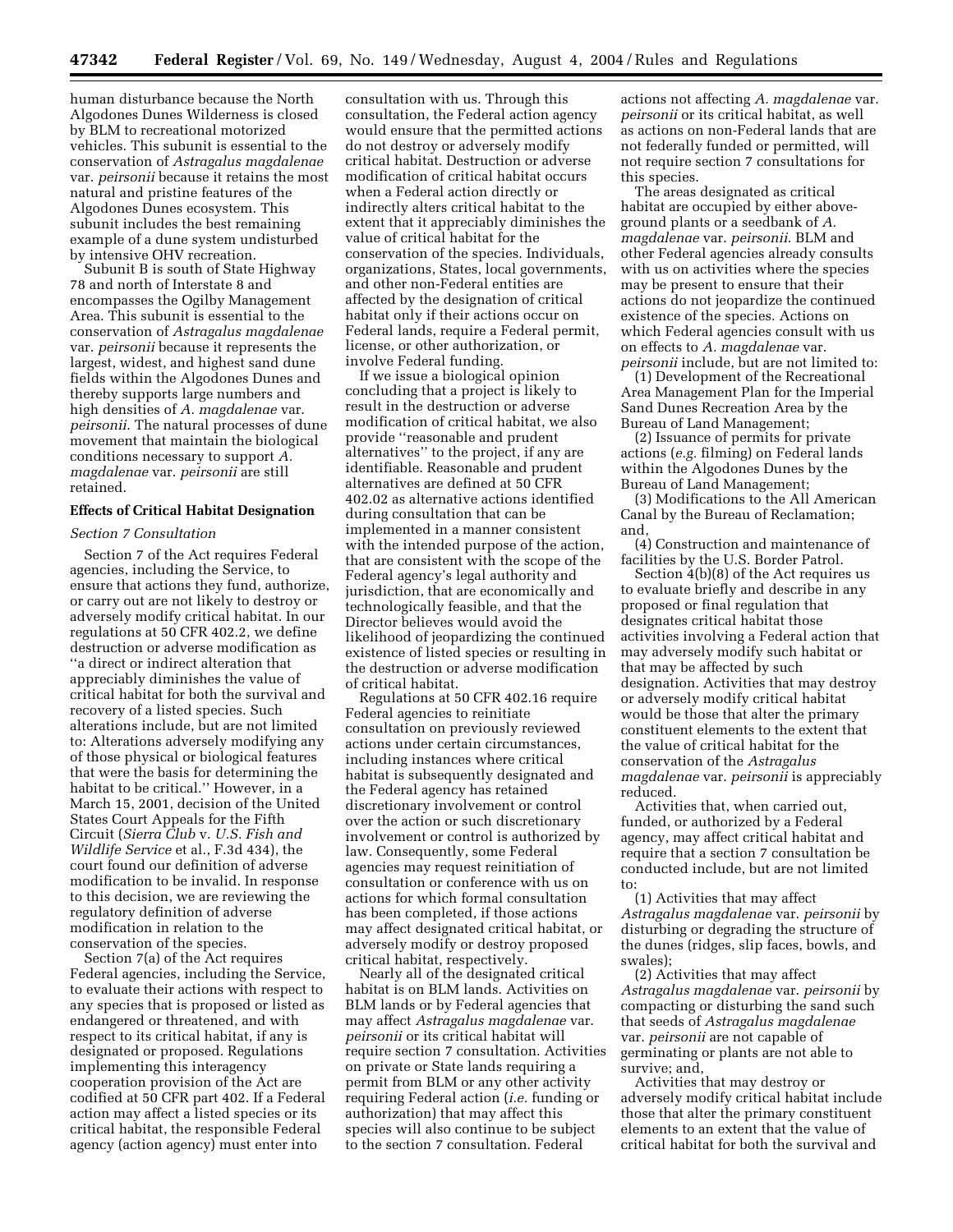recovery of *Astragalus magdalenae* var. *peirsonii* is appreciably reduced. We note that such activities may also jeopardize the continued existence of the species.

We completed a section 7 consultation with BLM on the Imperial Sand Dunes RAMP dated April 3, 2003. In that biological opinion, we concluded that the implementation of the RAMP is not likely to jeopardize the continued existence of *Astragalus magdalenae* var. *peirsonii*.

We recognize that the designation of critical habitat may not include all of the habitat areas that may eventually be determined to be necessary for the recovery of the species. For these reasons, we want to ensure that the public is aware that critical habitat designations do not signal that habitat outside the designation is unimportant or may not be required for recovery. Areas outside the designated critical habitat designation will continue to be subject to conservation actions that may be implemented under section 7(a)(1) of the Act and to the regulatory protections afforded by the section 7(a)(2) jeopardy standard and the prohibitions of section 9 of the Act. Critical habitat designations made on the basis of the best available information at the time of designation will not control the direction and substance of future recovery plans, habitat conservation plans, or other species conservation planning efforts if new information available to these planning efforts calls for a different outcome.

If you have questions regarding whether specific activities will constitute destruction or adverse modification of critical habitat, contact the Field Supervisor, Carlsbad Fish and Wildlife Office (*see* **ADDRESSES** section). Requests for copies of the regulations on listed wildlife and plants and inquiries about prohibitions and permits may be addressed to the U.S. Fish and Wildlife Service, Branch of Endangered Species, 911 N.E. 11th Ave, Portland, OR 97232 (telephone 503/231–2063; facsimile 503/231–6243).

All lands designated as critical habitat are within the geographical area occupied by the species and are essential for the conservation of *Astragalus magdalenae* var. *peirsonii*. Federal agencies already consult with us on actions that may affect *A. magdalenae* var. *peirsonii* to ensure that their actions do not jeopardize the continued existence of the species. Thus, we do not anticipate substantial additional regulatory protection will result from critical habitat designation.

#### *Economic Analysis*

Section 4(b)(2) of the Act requires us to designate critical habitat on the basis of the best scientific and commercial data available and to consider the economic and other relevant impacts of designating a particular area as critical habitat. We may exclude areas from critical habitat upon a determination that the benefits of such exclusions outweigh the benefits of specifying such areas as critical habitat. We cannot exclude such areas from critical habitat when such exclusion will result in the extinction of the species.

An analysis of the potential economic impacts of designating critical habitat for the *Astragalus magdalenae* var. *peirsonii* was prepared and was made available for public review on April 6, 2004 (69 FR 18016). We accepted comments on the draft economic analysis until May 6, 2004. This analysis considered the potential economic effects of designating critical habitat as well as the protective measures taken as a result of the listing of *A. magdalenae* var. *peirsonii* as a threatened species, and other Federal, State, and local laws that aid habitat conservation in areas designated as critical habitat. The economic analysis considered a No Closure Scenario (BLM Management Areas are not closed to OHV recreation as a result of critical habitat) and a Closure Scenario (BLM Management Areas are closed to OHV recreation as a result of critical habitat) to estimate the economic costs of designating critical habitat.

#### *Application of Section 4(b)(2) and Exclusions Under Section 4(b)(2) of the Act*

Pursuant to section 4(b)(2) of the Act, we must consider relevant impacts in addition to economic ones. We determined that the lands within the designation of critical habitat for *Astragalus magdalenae* var. *peirsonii* are not owned or managed by the Department of Defense, there are currently no habitat conservation plans for *A. magdalenae* var. *peirsonii*, and the designation does not include any Tribal lands or trust resources. The BLM's RAMP for the ISDRA does not address the species-specific management needs and measures for *A. magdalenae* var. *peirsonii*. A specified major focus of the RAMP is to ensure that the OHV recreational opportunities of the ISDRA are continuously available while responding to increased need for protection of plant and animal species in the dunes. In the RAMP, BLM includes an intensive monitoring/study plan that they are implementing. The

results of this monitoring will be incorporated into a management plan developed for *A. magdalenae* var. *peirsonii*. Within the ISDRA, the 32,000 acre North Algodones Dune Wilderness was designated as a wilderness area to protect a number of rare and endemic plant and animal species, including *A. magdalenae* var. *peirsonii*. Management of the North Algodones Dune Wilderness takes the form of ''minimal and subtle on-site controls and restrictions'' (BLM 2003). The North Algodones Dune Wilderness was not excluded from the critical habitat designation because this area is essential to the conservation of the species and may require special management consideration or protection.

We have excluded portions of Unit 1B, consisting of the proposed critical habitat within the Gecko and Glamis Management Areas, and the Adaptive Management Area, totaling approximately 28,978, and all of proposed unit 1C, totaling 1,490 acres, under section 4(b)(2) of the Act. This section allows the Secretary to exclude areas from critical habitat if she determines that the benefits of such exclusion exceed the benefits of designating the area as critical habitat, unless the exclusion will result in the extinction of the species concerned. This is a discretionary authority Congress has provided to the Secretary with respect to critical habitat. The analysis, which led us to the conclusion that the benefits of excluding these areas exceed the benefits of designating them as critical habitat, and will not result in the extinction of the species, follows.

#### (1) Benefits of Inclusion

The areas excluded are within proposed Unit 1B and all of proposed Unit 1C. Unit 1B absent this exclusion would consist of 33,958 acres of Federal land, 91 acres of private land, and 283 acres of State land as critical habitat for *Astragalus magdalenae* var. *peirsonii.* It is currently occupied by the species. Unit 1C absent this exclusion would consist of 1,490 acres of Federal land, and is also currently occupied.

If these areas were designated as critical habitat, any actions BLM proposed to approve, fund or undertake which might adversely modify the critical habitat would require a consultation with us. If the action affected an area occupied by the plants, consultation would be required even without the critical habitat designation. As indicated above, these two units are each occupied by the listed plant, so consultation on BLM's activities on the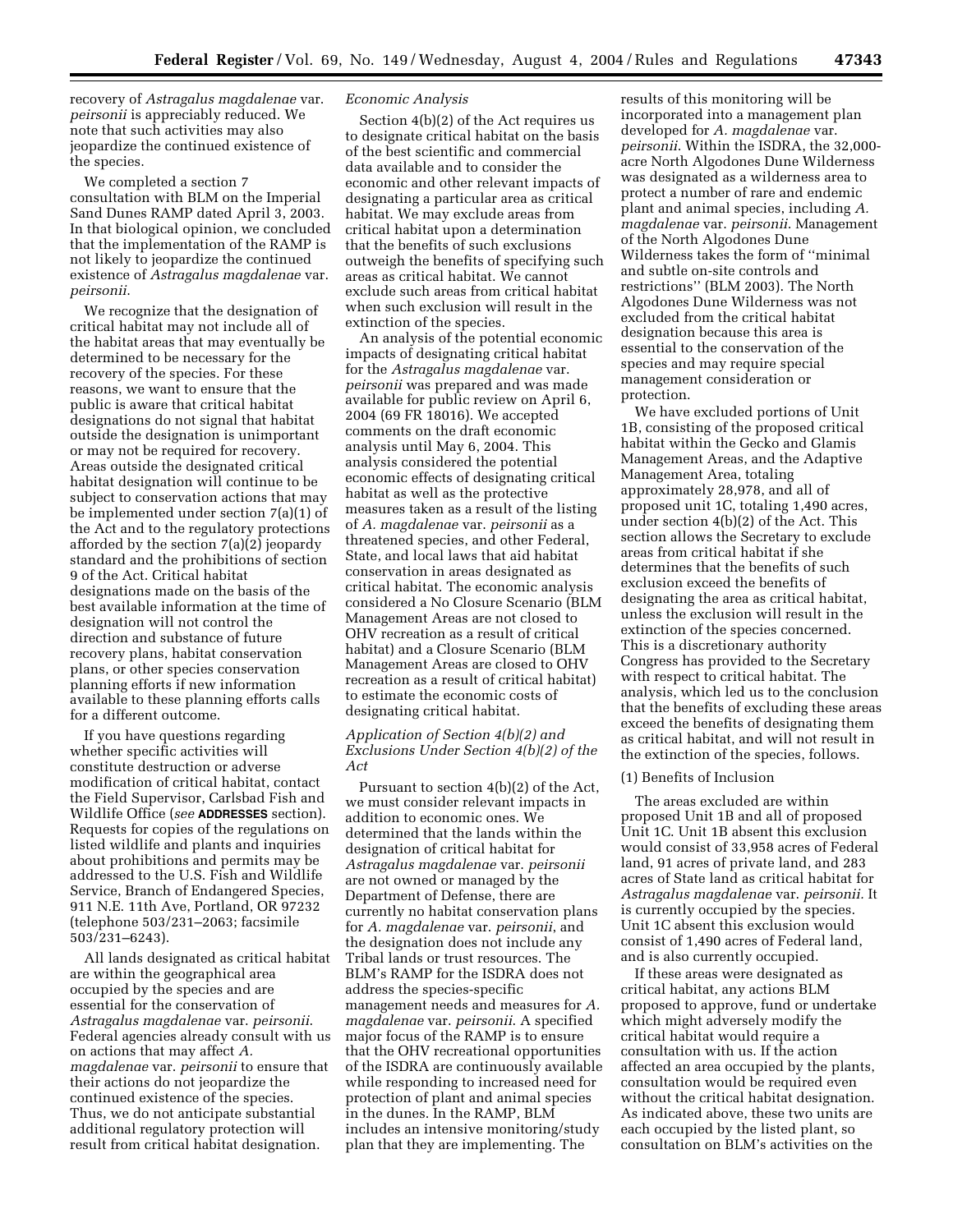excluded lands will be required even without the critical habitat designation.

Another possible benefit of a critical habitat designation is education of landowners and the public regarding the potential conservation value of these areas. This may focus and contribute to conservation efforts by other parties by clearly delineating areas of high conservation values for certain species. However, we believe that this educational benefit has largely been achieved. Almost all of the proposed critical habitat is Federal land managed by BLM. As a Federal agency, they have a statutory duty to manage their lands for the conservation of listed species, including *Astragalus magdalenae* var. *peirsonii*. They have already developed a management plan for the species on these lands, and are currently engaged in a section 7 consultation with the Service on it, and a conference on the proposed critical habitat. However, this process will not be concluded prior to the date by which a final decision on this critical habitat designation must be made. These units have already been identified through the draft proposal. In addition, an organization of OHV users has sponsored studies of the plant on the lands included in the proposal, and there has been litigation over management of the area. Therefore, we believe the education benefits, which might arise from a critical habitat designation here, have already been generated.

In summary, we believe that a critical habitat designation for this plant species would provide virtually no additional Federal regulatory benefits. Because almost all of the proposed critical habitat is Federal land occupied by the species, the BLM must consult with the Service over any action it undertakes, approves or funds which might impact the *Astragalus magdalenae* var. *peirsonii*. The additional educational benefits, which might arise from critical habitat designation, are largely accomplished through the proposed rule and request for public comment that accompanied the development of this regulation, and the proposed critical habitat is known to the BLM and to the recreational users of the land.

#### (2) Benefits of Exclusion

We fully recognize there is a great deal of uncertainty in estimating the impact of management for the conservation of this species on future use of the ISDRA. As set out in the economic analysis done for this proposal, the outcome of future management decisions could range from no effects to complete closure of certain management areas to OHV use.

Alternatively, future consultations and other management actions could result in limitations on the number of users allowed within a given management area. We note that it is not possible to forecast with certainty whether critical habitat designation would result in closures of portions of the ISDRA to OHV use, or in limitations on numbers of users.

In this regard, it is important to note that the concept of closing all or part of the ISDRA to OHV use due to the presence of the *Astragalus magdalenae* var. *peirsonii* is not a hypothetical concern—portions of the area have been closed as a result of litigation and resulting conservation actions related to the *Astragalus magdalenae* var. *peirsonii.*

The economic analysis estimates that the total present value of lost OHV opportunities due to this closure occurring between 2001 and 2004 is approximately \$20.37 million. On an annual basis, these consumer surplus impacts associated with lost OHV opportunities are approximately \$5.09 million per year during the closure period (2001 to 2004). While these closures are potentially associated with cost savings to public agencies, local communities, and health and safety service providers, the economic analysis did not attempt to provide monetary estimates for these, and it is not clear that they would be significant when compared to the economic benefits of  $OHV$  use even if analyzed.

The estimated regional economic impact of the current closure ranges from approximately \$13 million to \$26 million, and in the loss of up to 527 jobs. The loss in trips may also impact taxes by as much as \$1.46 million in Imperial County, California and \$260,000 in Yuma County, Arizona.

We are therefore not addressing solely theoretical economic and human impacts, but rather the possibility of future economic and human impacts greater than those that have already occurred. In this context, it is important to note that Imperial and Yuma Counties have consistently had unemployment rates far greater than the national average, which will be addressed in more detail below.

Although the outcome of future section 7 consultations or litigation associated with implementation of the RAMP and the designation of critical habitat are uncertain, closure of management areas within the ISDRA to OHV use to protect the PMV has occurred in the past. As a result, the economic analysis provided a range of economic estimates that could be used to understand the impact of a variety of potential future regulatory outcomes. Those desiring a detailed understanding of those estimates, and the limitations associated with them, should consult the economic analysis.

Whether OHV access would be limited in the future within the proposed critical habitat areas we have excluded would depend on the outcome of currently ongoing and future section 7 consultations, which, in turn, must be made on the basis of the best available scientific information, and not the economic impacts which might occur. Similarly, litigation over the adequacy of conservation measures for the *Astragalus magdalenae* var. *peirsonii* would not likely take economic or other impacts into account. Congress has provided this opportunity, during the designation of critical habitat, for economic, national security and other relevant impacts to be taken into account as we decide whether to exclude areas from the designation because the benefits of avoiding those possible impacts, through exclusion, exceed the benefit of designating the area as critical habitat.

The economic analysis looked at two different generally accepted ways of measuring economic impacts from possible closures of areas to OHV use economic efficiency and regional economic impact. The figures resulting from these analyses are not the same, and should not be added in an effort to obtain cumulative totals. Please consult the economic analysis for explanations of the two methods and of their differences.

The economic analysis found that if all of the areas proposed for designation within the ISDRA were closed to OHV use, the efficiency effects would range from \$9.5 million per year to \$10.5 million per year—\$0.57 million per year in administrative and project modification costs plus consumer surplus impacts ranging from \$8.9 million per year to \$9.9 million per year, in 2003 dollars. Similarly, such a closure would cause the regional economy would see an upper bound reduction in output of \$55 million to \$124 million in year 2013 (2003 dollars), and a potential loss in employment of 1,207 to 2,585 jobs.

Output (*i.e.*, industry revenue) for all industries in these two counties is approximately \$8.6 billion. Employment in these two counties is approximately 134,000. The upper-bound regional economic contribution of OHV recreation within the proposed critical habitat areas of the ISDRA represents 1.4 percent of total output and nearly 2 percent of total employment in the twocounty area.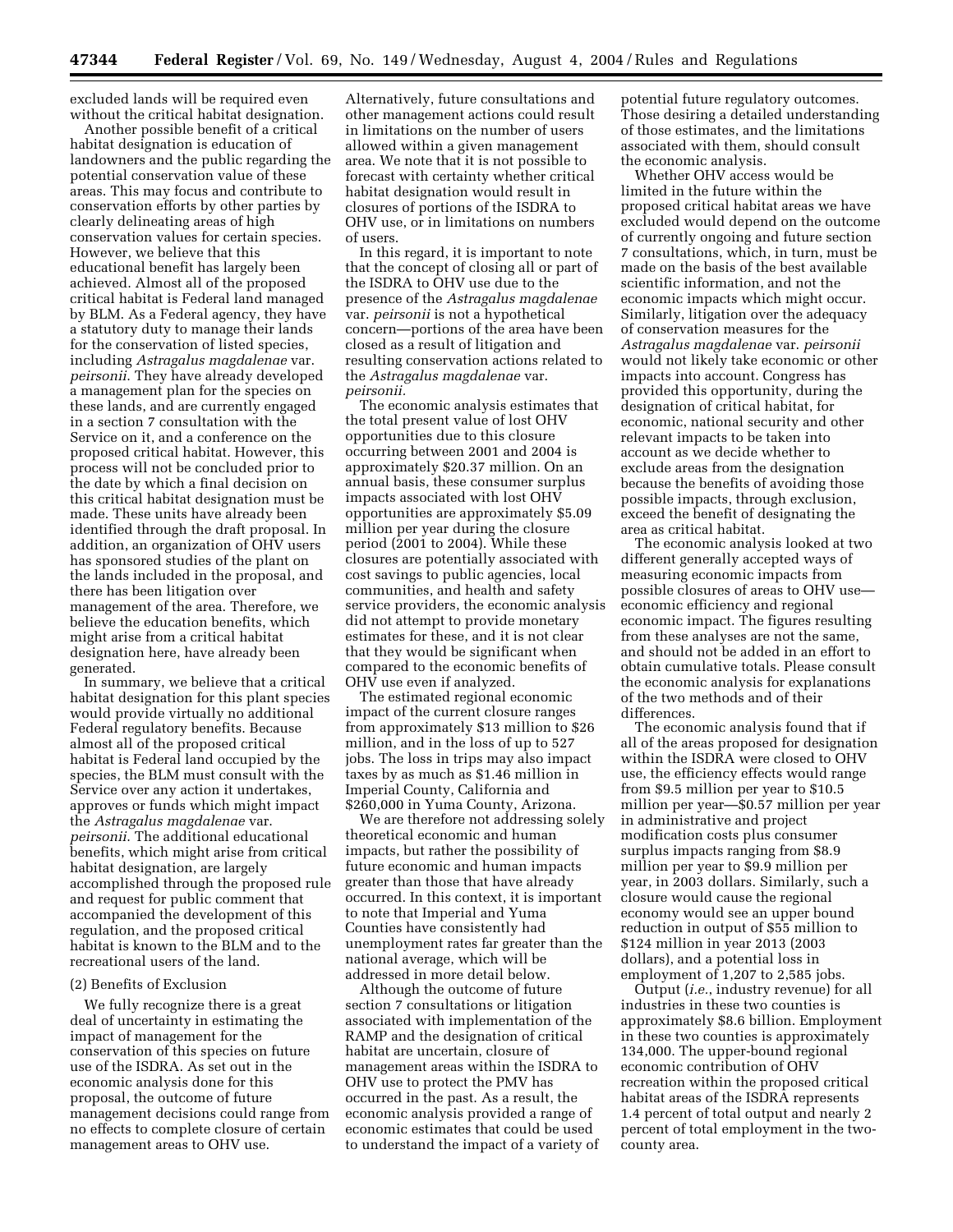Additionally, total annual sales within Imperial and Yuma County industries that benefit from OHV recreation provide an additional basis of comparison for the result of the regional economic contributions. These industries include retail trade and accommodation and food services. Total annual sales in these industries were approximately \$2.24 billion in 1997. Employment in these two sectors was 18,871.

The upper-bound regional economic contribution of OHV recreation within the proposed critical habitat areas of the ISDRA represents 5.5 percent of total output and 13.7 percent of total employment within these two sectors in the two-county area.

As noted above, Imperial and Yuma Counties have historically experienced significantly higher levels of unemployment relative to neighboring counties, their respective states and the rest of the nation. As of June 2004, the unemployment rate was 21.6% in Imperial County, California, and 27.6% in Yuma County Arizona (see websites referenced in the Economic Analysis for this date). Moreover, these two counties have a less diverse economic base than most others in the two States. Thus, reduced ISDRA visitation that results in revenue, employment and tax losses may pose considerable burdens to local communities.

Because we are not excluding all proposed critical habitat, the economic impact figures adjusted downwards slightly to reflect the impact of possible closures on just the areas we are excluding. Future administrative and project modification costs, discounted to present value using a rate of seven percent, are forecast at \$11.4 million, or \$0.6 million annually. These costs will be incurred by BLM on implementing ISDRA-wide milk-vetch conservation measures, including monitoring and enforcement, and section 7 consultation with the Service. Future costs related specifically to monitoring and enforcing the geographical extent of the final critical habitat designation are likely to be smaller and represent a portion of total forecast costs. If all critical habitat areas were closed to OHV use, the efficiency effects would be the sum of administrative and project modification costs (\$0.6 million annually), and consumer surplus losses associated with Mammoth Wash, North Algodones, and Ogilby management areas (a total of \$0.2 million annually). Total efficiency effects associated with the designation would be \$0.8 million annually.

Similarly, the upper boundary of possible reductions in output and loss of jobs must be adjusted. If no OHV

closures were to occur, the rule would have no impact on the regional economy. If all of the critical habitat areas within the ISDRA were closed to OHV use, the regional economy would experience an upper bound reduction in output of \$2.8 million (2003 dollars) and a potential loss in employment of 60 jobs.

Several businesses located in the major towns within Imperial and Yuma Counties are dependent on the recreational activities that occur within the ISDRA, specifically OHV activities. Any reduction in the number of trips made to the dunes is likely to adversely impact these businesses and the overall regional economy. Additionally, losses to businesses within Imperial and Yuma Counties from decreased ISDRA visitation are unlikely to be replaced by expenditures on other goods and services of the same order and magnitude.

Thus, the economic impact of closure of the areas we have excluded within the proposed critical habitat to OHV use would be locally very significant, as would the human impact of the potential job losses.

(3) Benefits of Exclusion Outweigh the Benefits of Inclusion

We do not believe that the benefits from the designation of critical habitat for lands we have decided to exclude a limited educational benefit and very limited regulatory benefit, which are largely otherwise provided for, as discussed above—exceed the benefits of avoiding the potential economic and human costs which could result from including those lands in this designation of critical habitat. We therefore find that the benefits of excluding these areas from this designation of critical habitat outweigh the benefits of including them in the designation.

In summary, the benefit of excluding these areas from critical habitat is avoidance of the risk that the areas would be closed in whole or in part to OHV use as a result of the critical habitat designation. This would avoid the potential adverse efficiency effects of up to \$193.93, adverse impacts on the regional economy between \$53.73 million and \$121.16 million, and the possible loss of 1,179 and 2,525 jobs, as projected in the economic analysis, in two counties with current unemployment rates of 21.6 and 27.6 percent.

We again recognize that there is no certainty that economic impacts would reach the projected levels should closures occur, or that there would be future closures of these areas due to a

critical habitat designation. However, we believe that the designation increases the risk of closure, as two of the three actions described later in this document as likely to trigger section 7 consultations for possible adverse modification of critical habitat are directly related to OHV use. We also recognize that we are excluding a sizeable portion of the original proposal.

However, Congress expressly contemplated that exclusions based on potential impacts, and of this or even larger portions of proposed critical habitat, might occur when it enacted the exclusion authority. House Report 95– 1625, stated on page 17:

Factors of recognized *or potential importance* to human activities in an area will be considered by the Secretary in deciding whether or not all or part of that area should be included in the critical habitat \* \* \* *In some situations, no critical habitat would be specified*. In such situations, the Act would still be in force prevent any taking or other prohibited act. \* \* \* (emphasis supplied).

We accordingly believe that these exclusions, and the basis upon which they are made, are fully within the parameters for the use of section 4(b)(2) set out by Congress.

(4) Exclusion Will Not Result in Extinction of the Species

We believe that exclusion of these lands will not result in extinction of the species. Nearly 99% of the excluded lands are Federal lands occupied by the species. The species is accordingly protected under section 9(a)(2) of the Act. Any actions by the BLM, which might adversely affect the plants, must undergo a consultation with the Service under the requirements of sec. 7 of the Act. The exclusions leave these protections unchanged from those that would exist if the excluded areas were designated as critical habitat. The plant is listed as threatened, not endangered. A sizeable portion of its habitat is designed wilderness, where OHV use and other mechanical transportation or development is prohibited by statute. There is accordingly no reason to believe that these exclusions would result in extinction of the species.

#### **Required Determinations**

#### *Regulatory Planning and Review*

In accordance with Executive Order 12866, this document is a significant rule in that it may raise novel legal and policy issues, but it is not anticipated to have an annual effect on the economy of \$100 million or more or affect the economy in a material way. Due to the tight timeline for publication in the **Federal Register**, the Office of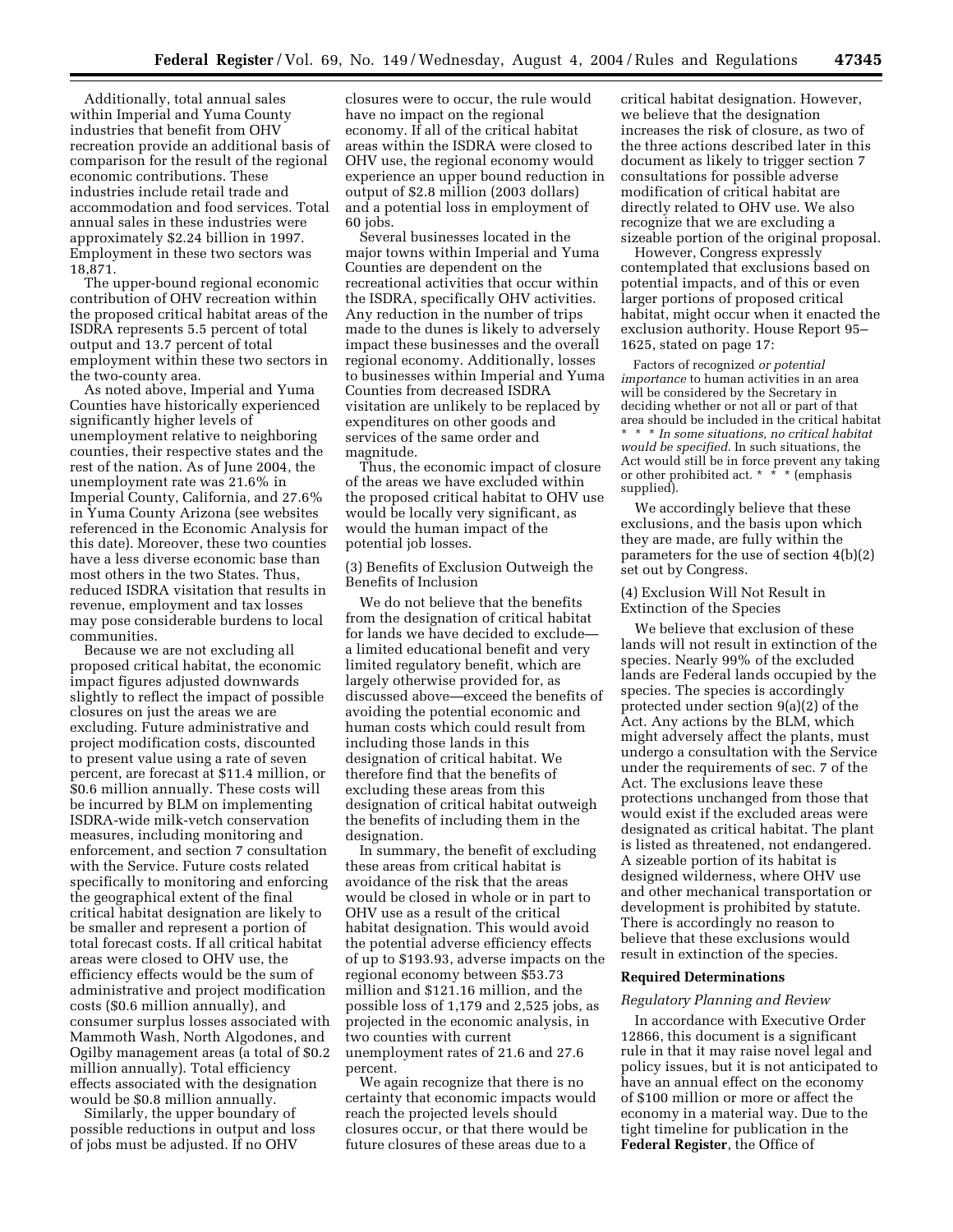Management and Budget (OMB) has not formally reviewed this rule. We prepared an economic analysis of this action and used this analysis to meet the requirement of section 4(b)(2) of the Act to determine the economic consequences of designating the specific areas as critical habitat and excluding any area from critical habitat if it is determined that the benefits of such exclusion outweigh the benefits of specifying such areas as part of the critical habitat, unless failure to designate such area as critical habitat will lead to the extinction of the *Astragalus magdalenae* var. *peirsonii.*

#### *Regulatory Flexibility Act (5 U.S.C. 601 et seq.)*

Under the Regulatory Flexibility Act (5 U.S.C. 601 *et seq.*, as amended by the Small Business Regulatory Enforcement Fairness Act (SBREFA) of 1996), whenever a Federal agency is required to publish a notice of rulemaking for any proposed or final rule, it must prepare and make available for public comment a regulatory flexibility analysis that describes the effects of the rule on small entities (*i.e.*, small businesses, small organizations, and small government jurisdictions). However, no regulatory flexibility analysis is required if the head of the agency certifies the rule will not have a significant economic impact on a substantial number of small entities. SBREFA amended the Regulatory Flexibility Act to require Federal agencies to provide a statement of the factual basis for certifying that a rule will not have a significant economic impact on a substantial number of small entities. SBREFA also amended the Regulatory Flexibility Act to require a certification statement. Based on the information that is available to us at this time, we are certifying that designation of critical habitat will not have a significant economic impact on a substantial numbers of small entities. The following discussion explains our rationale.

According to the Small Business Administration (SBA), small entities include small organizations, including any independent nonprofit organization that is not dominant in its field, and small governmental jurisdictions, including school boards and city and town governments that serve fewer than 50,000 residents, as well as small businesses. The SBA defines small businesses categorically and has provided standards for determining what constitutes a small business at 13 CFR parts 121–201 (also found at *<http://www.sba.gov/size/>*), which the Regulatory Flexibility Act requires all

Federal agencies to follow. To determine if potential economic impacts to these small entities are significant, we consider the types of activities that might trigger regulatory impacts under this rule as well as the types of project modifications that may result.

The Regulatory Flexibility Act does not explicitly define either ''substantial number'' or ''significant economic impact.'' Consequently, to assess whether a ''substantial number'' of small entities is affected by this designation, this analysis considers the relative number of small entities likely to be impacted in the area. Similarly, this analysis considers the relative cost of compliance on the revenues/profit margins of small entities in determining whether or not entities incur a ''significant economic impact.'' Only small entities that are expected to be directly affected by the designation are considered in this portion of the analysis. This approach is consistent with several judicial opinions related to the scope of the Regulatory Flexibility Act. (*Mid-Tex Electric Co-Op, Inc.* v. *FERC* and *American Trucking Associations, Inc*. v. *EPA*).

To determine if the rule would affect a substantial number of small entities, we considered the number of small entities affected within particular types of economic activities (*e.g.*, housing development, grazing, oil and gas production, timber harvesting). We applied the ''substantial number'' test individually to each affected industry to determine if certification is appropriate. In estimating the numbers of small entities potentially affected, we also considered whether their activities have any Federal involvement; some kinds of activities are unlikely to have any Federal involvement and so will not be affected by critical habitat designation.

Designation of critical habitat only affects activities conducted, funded, or permitted by Federal agencies; non-Federal activities are not affected by the designation if they lack a Federal nexus. In areas where the species is present, Federal agencies funding, permitting, or implementing activities are already required to avoid jeopardizing the continued existence of the *Astragalus magdalenae* var. *peirsonii* through consultation with us under section 7 of the Act. If this critical habitat designation is finalized, Federal agencies must also consult with us to ensure that their activities do not destroy or adversely modify designated critical habitat through consultation with us.

Should a federally funded, permitted, or implemented project be proposed that may affect designated critical

habitat, we will work with the Federal action agency and any applicant, through section 7 consultation, to identify ways to implement the proposed project while minimizing or avoiding any adverse effect to the species or critical habitat. In our experience, the vast majority of such projects can be successfully implemented with at most minor changes that avoid significant economic impacts to project proponents.

Based on our experience with section 7 consultations for all listed species, virtually all projects—including those that, in their initial proposed form, would result in jeopardy or adverse modification determinations in section 7 consultations—can be implemented successfully with, at most, the adoption of reasonable and prudent alternatives. These measures, by definition, must be economically feasible and within the scope of authority of the Federal agency involved in the consultation. The kinds of actions that may be included in future reasonable and prudent alternatives include avoidance, conservation set-asides, management of competing non-native species, restoration of degraded habitat, construction of protective fencing, and regular monitoring. These measures are not likely to result in a significant economic impact to project proponents.

The economic analysis also evaluated potential impacts to small businesses. Several businesses that operate within Imperial and Yuma Counties are dependent on the recreational activities that occur within the ISDRA. Major towns in the counties have a number of small businesses that sell OHVs and OHV accessories and services and market to both local and tourist populations. In addition, a number of small businesses exist within the geographical boundaries of the ISDRA itself, catering exclusively to dune visitors. Any reduction in visitation is likely to adversely impact these local businesses.

Using data gathered from the U.S. Census Bureau (IEC 2004) and Dun and Bradstreet (IEC 2004) on OHV-related small businesses in Imperial and Yuma Counties, this analysis concluded that it is unlikely that the impacts presented in the economic analysis would have a significant effect on small businesses at the national or county level. However, to the extent that changes in OHVrelated expenditures are concentrated in specific geographic locations (*e.g.*, Brawley and El Centro in California and Yuma, Arizona), any change in user access to the ISDRA could have a significant impact on area small businesses.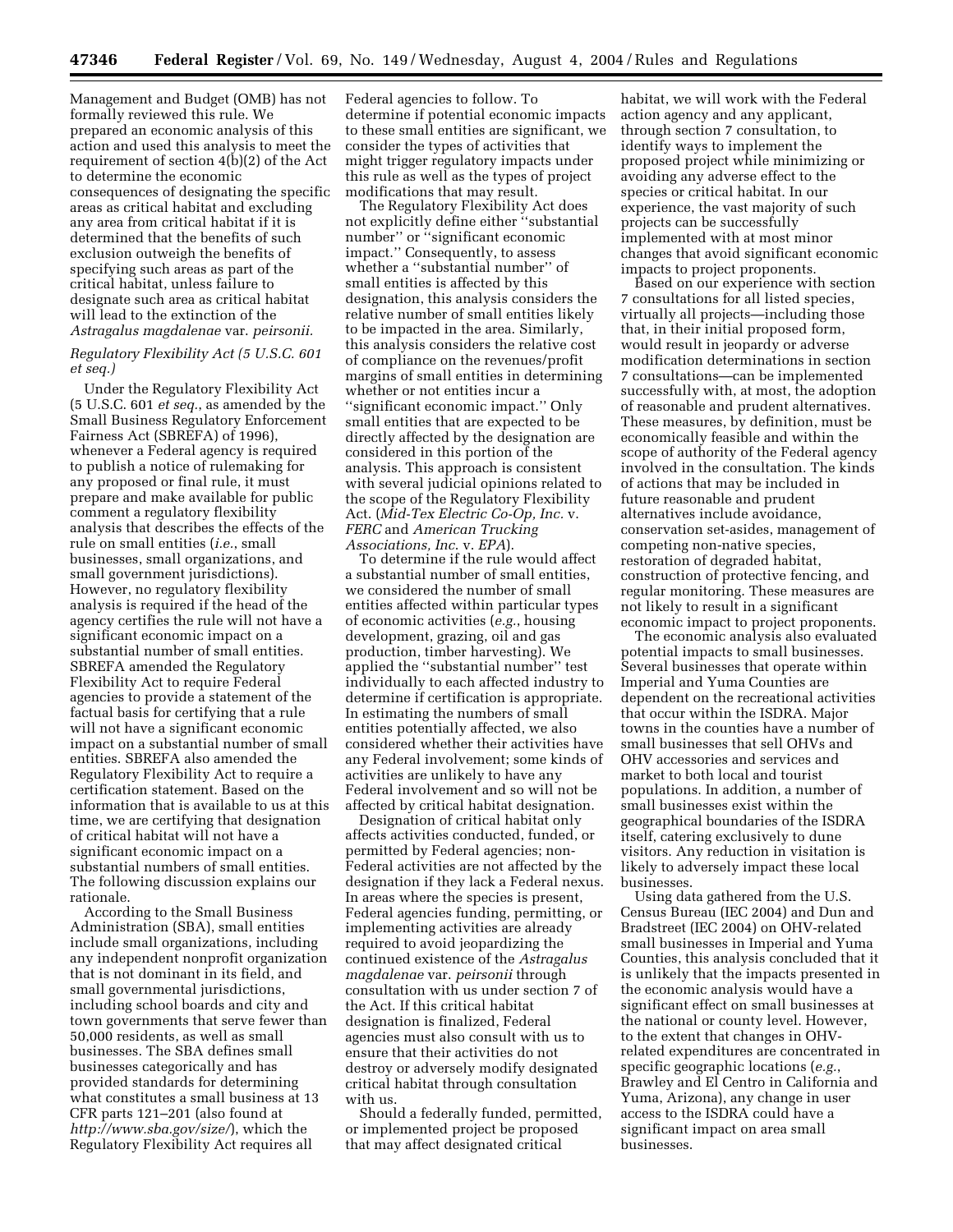Based on the consultation history for *Astragalus magdalenae* var. *peirsonii,* we do not anticipate that the designation of critical habitat will result in increased compliance costs for small entities. The business activities of these small entities and their effects on *A. magdalenae* var. *peirsonii* or its critical habitat have not directly triggered a section 7 consultation with the Service. The designation of critical habitat does not, therefore, create a new cost for the small entities to comply with the Act. Instead, the designation only impacts Federal agencies that conduct, fund, or permit activities that may affect critical habitat for *A. magdalenae* var. *peirsonii*. Moreover, none of the small entities have been applicants with a Federal agency for a section 7 consultation with the Service. Thus, we conclude that the designation of critical habitat is not likely to result in a significant impact to this group of small entities.

In addition, we completed an informal section 7 consultation with BLM on the potential effects to *Astragalus magdalenae* var. *peirsonii* of a private company filming a movie on Federal lands within the Algodones Dunes. Given the relatively small number of consultations related to filmmaking activities on Federal lands within the Algodones Dunes, we anticipate that the designation of critical habitat is not likely to have a significant impact on this group of small entities.

In summary, we have considered whether this designation would result in a significant economic impact on a substantial number of small entities and find that it would not. This rule would result in project modifications only when proposed activities with a Federal nexus would destroy or adversely modify critical habitat. While this may occur, it is not expected to occur frequently enough to affect a substantial number of small entities. Even if a small entity is affected, we do not expect it to result in a significant economic impact, as the measures included in reasonable and prudent alternatives must be economically feasible and consistent with the proposed action. The kinds of measures we anticipate we would recommend can usually be implemented at low cost. Therefore, we are certifying that the designation of critical habitat for *Astragalus magdalenae* var. *peirsonii* will not have a significant economic impact on a substantial number of small entities, and a regulatory flexibility analysis is not required.

#### *Small Business Regulatory Enforcement Fairness Act (5 U.S.C. 804(2))*

Under the Small Business Regulatory Enforcement Fairness Act (5 U.S.C. 804(2)), this rule is not a major rule. We do not foresee or anticipate that BLM would close any Management Areas as a result of the designation of critical habitat. Nothing in the designation of critical habitat creates any obligation for BLM to close any Management Area. If no closures were to take place, the lower bound regional economic impact would be zero. If all of the critical habitat areas within the ISDRA were closed to OHV use, the regional economy would experience an upper bound reduction in output of \$2.8 million (2003 dollars) and a potential loss in employment of 60 jobs. The percentage of small business sales generated (from Motor Vehicle and Parts Dealers, Food and Beverage Stores, and Food Services and Drinking Places businesses) by upper bound OHV-related expenditures in the BLM management areas included in the final designation are 0.01% for Mammoth, 0.00% for North Algodones Wilderness and 0.33% for Ogilby. Thus, less than one percent of total OHVrelated expenditures in the two county area are linked to the usage for these three areas.

Based on the effects identified in the economic analysis, we believe that this critical habitat designation will not have an effect on the economy of \$100 million or more, will not cause a major increase in costs or prices for consumers, and will not have significant adverse effects on competition, employment, investment, productivity, innovation, or the ability of U.S-based enterprises to compete with foreignbased enterprises. Please refer to the final economic analysis for a discussion of the potential effects of the critical habitat designation.

#### *Executive Order 13211*

On May 18, 2001, the President issued an Executive Order (E.O. 13211) on regulations that significantly affect energy supply, distribution, and use. Executive Order 13211 requires agencies to prepare Statements of Energy Effects when undertaking certain actions. None of these criteria are relevant to this analysis. Based on the economic analysis, the likelihood of any energyrelated activity occurring within designated critical habitat is minimal for the following reasons: (1) Utility corridors exist outside of the designated critical habitat; (2) areas likely to experience development have been excluded from the designation; (3) these activities likely would be discouraged

by BLM in the designated critical habitat for potentially interfering with the recreational function of the ISDRA; and (4) the construction and maintenance of projects (such as utility lines) away from current roads, canals, and railways and through the central, more remote portions of the dunes is likely to be economically infeasible. This final rule to designate critical habitat for the *Astragalus magdalenae* var. *peirsonii* is not a significant energy action and no Statement of Energy Effects is required.

#### *Unfunded Mandates Reform Act (2 U.S.C. 1501 et seq.)*

In accordance with the Unfunded Mandates Reform Act (2 U.S.C. 1501), the Service makes the following findings:

(a) This rule will not produce a Federal mandate. In general, a Federal mandate is a provision in legislation, statute or regulation that would impose an enforceable duty upon State, local, tribal governments, or the private sector and includes both ''Federal intergovernmental mandates'' and ''Federal private sector mandates.'' These terms are defined in 2 U.S.C. 658(5)–(7). ''Federal intergovernmental mandate'' includes a regulation that ''would impose an enforceable duty upon State, local, or tribal governments'' with two exceptions. It excludes ''a condition of federal assistance.'' It also excludes ''a duty arising from participation in a voluntary Federal program,'' unless the regulation ''relates to a then-existing Federal program under which \$500,000,000 or more is provided annually to State, local, and tribal governments under entitlement authority,'' if the provision would ''increase the stringency of conditions of assistance'' or ''place caps upon, or otherwise decrease, the Federal Government's responsibility to provide funding'' and the State, local, or tribal governments ''lack authority'' to adjust accordingly. (At the time of enactment, these entitlement programs were: Medicaid; AFDC work programs; Child Nutrition; Food Stamps; Social Services Block Grants; Vocational Rehabilitation State Grants; Foster Care, Adoption Assistance, and Independent Living; Family Support Welfare Services; and Child Support Enforcement.) ''Federal private sector mandate'' includes a regulation that ''would impose an enforceable duty upon the private sector, except (i) a condition of Federal assistance; or (ii) a duty arising from participation in a voluntary Federal program.''

The designation of critical habitat does not impose a legally binding duty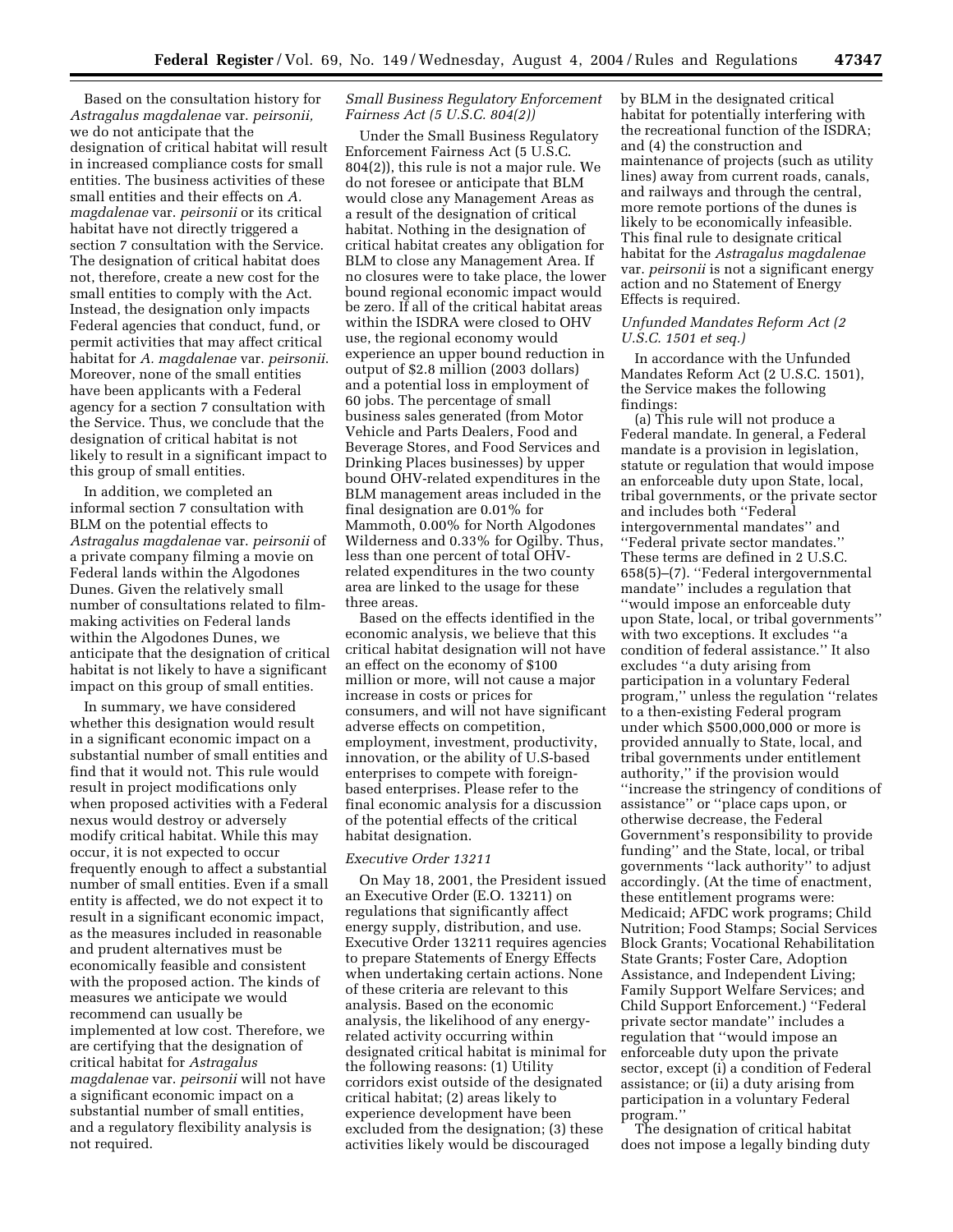on non-Federal government entities or private parties. Under the Act, the only regulatory effect is that Federal agencies must ensure that their actions do not destroy or adversely modify critical habitat under section 7. While non-Federal entities who receive Federal funding, assistance, permits or otherwise require approval or authorization from a Federal agency for an action may be indirectly impacted by the designation of critical habitat, the legally binding duty to avoid destruction or adverse modification of critical habitat rests squarely on the Federal agency. Furthermore, to the extent that non-Federal entities are indirectly impacted because they receive Federal assistance or participate in a voluntary Federal aid program, the Unfunded Mandates Reform Act would not apply; nor would critical habitat shift the costs of the large entitlement programs listed above on to State governments.

(b) The economic analysis that was prepared in support of this rulemaking fully assesses the effects of this designation on Federal, State, local, and tribal governments, and to the private sector, and indicates that this rule will not significantly or uniquely affect small governments. As such, Small Government Agency Plan is not required.

#### *Takings*

In accordance with Executive Order 12630 (''Government Actions and Interference with Constitutionally Protected Private Property Rights,'' March 18, 1988; 53 FR 8859), we have analyzed the potential takings implications of designating critical habitat for *Astragalus magdalenae* var. *peirsonii*. This assessment concludes that this final rule does not pose significant takings implications.

#### *Federalism*

In accordance with Executive Order 13132, this rule does not have significant Federalism effects. A Federalism assessment is not required. In keeping with Department of the Interior policies, we requested information from and coordinated development of this critical habitat designation with appropriate State resource agencies in California. The designation of critical habitat in areas currently occupied by the *Astragalus magdalenae* var. *peirsonii* imposes no additional significant restrictions beyond those currently in place and, therefore, has little incremental impact on State and local governments and their activities.

The designation of critical habitat may have some benefit to the State and local resource agencies in that the areas essential to the conservation of this species are more clearly defined, and the primary constituent elements of the habitat necessary to the conservation of this species are specifically identified. While this definition and identification does not alter where and what federally sponsored activities may occur, it may assist local governments in long-range planning (rather than waiting for caseby-case section 7 consultations to occur).

#### *Civil Justice Reform*

In accordance with Executive Order 12988, the Department of the Interior's Office of the Solicitor has determined that this rule does not unduly burden the judicial system and does meet the requirements of sections 3(a) and 3(b)(2) of the Order. We are designating critical habitat in accordance with the provisions of the Endangered Species Act. The rule uses standard property descriptions and identifies the primary constituent elements within the designated areas to assist the public in understanding the habitat needs of the *Astragalus magdalenae* var. *peirsonii*.

#### *Paperwork Reduction Act of 1995 (44 U.S.C. 3501 et seq.)*

This final rule does not contain new or revised information collection for which OMB approval is required under the Paperwork Reduction Act. Information collections associated with certain Act permits are covered by an existing OMB approval and are assigned clearance No. 1018–0094, Forms 3–200– 55 and 3–200–56, with an expiration date of July 31, 2004. Detailed information for Act documentation appears at 50 CFR part 17. This rule will not impose recordkeeping or reporting requirements on State or local governments, individuals, businesses, or organizations. An agency may not conduct or sponsor, and a person is not required to respond to, a collection of information unless it displays a currently valid OMB control number.

#### *National Environmental Policy Act*

We have determined that an Environmental Assessment and/or an Environmental Impact Statement as defined by the National Environmental Policy Act of 1969 need not be prepared in connection with regulations adopted pursuant to section 4(a) of the Endangered Species Act, as amended. A notice outlining our reason for this determination was published in the **Federal Register** on October 25, 1983

(48 FR 49244). This final rule does not constitute a major Federal action significantly affecting the quality of the human environment.

#### *Government-to-Government Relationship With Tribes*

In accordance with the President's memorandum of April 29, 1994, ''Government-to-Government Relations with Native American Tribal Governments'' (59 FR 22951), Executive Order 13175, and the Department of the Interior's manual at 512 DM 2, we readily acknowledge our responsibility to communicate meaningfully with recognized Federal Tribes on a government-to-government basis. We have determined that there are no Tribal lands essential for the conservation of *Astragalus magdalenae* var. *peirsonii*. Therefore, no tribal lands have been designated as critical habitat for *A. m.* var. *peirsonii*.

#### **References Cited**

A complete list of all references cited in this final rule is available upon request from the Carlsbad Fish and Wildlife Office (*see* **ADDRESSES** section).

#### **Author**

The primary authors of this rule are staff of the Carlsbad Fish and Wildlife Office, U.S. Fish and Wildlife Service (*see* **ADDRESSES** section).

#### **List of Subjects in 50 CFR Part 17**

Endangered and threatened species, Exports, Imports, Reporting and recordkeeping requirements, Transportation.

#### **Regulation Promulgation**

■ Accordingly, we amend part 17, subchapter B of chapter I, title 50 of the Code of Federal Regulations as set forth below:

#### **PART 17—[AMENDED]**

■ 1. The authority citation for part 17 continues to read as follows:

**Authority:** 16 U.S.C. 1361–1407; 16 U.S.C. 1531–1544; 16 U.S.C. 4201–4245; Pub. L. 99– 625, 100 Stat. 3500; unless otherwise noted.

 $\blacksquare$  2. In § 17.12(h) revise the entry for ''*Astragalus magdalenae* var. *peirsonii*,'' under ''FLOWERING PLANTS,'' to read as follows:

#### **§ 17.12 Endangered and threatened plants.**

\* \* \* \* \*

(h) \* \* \*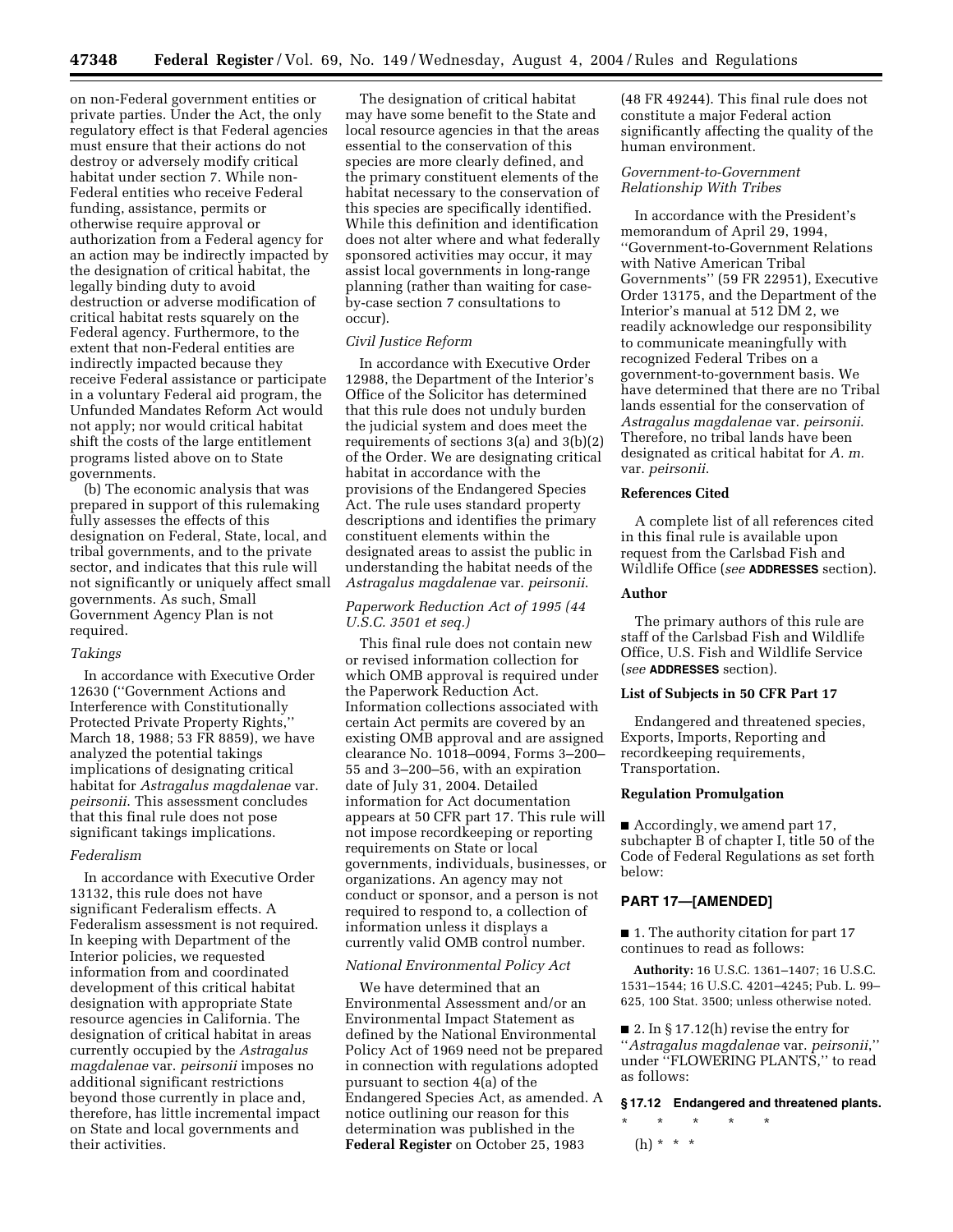| Species                                      |                      |                              |        |               |             | Critical habi- | Special   |
|----------------------------------------------|----------------------|------------------------------|--------|---------------|-------------|----------------|-----------|
| Scientific name                              | Common name          | Historic range               | Family | <b>Status</b> | When listed | tat            | rules     |
| <b>Flowering Plants</b>                      |                      |                              |        |               |             |                |           |
|                                              |                      | $\star$                      |        |               |             |                |           |
| Astragalaus<br>magdalenae var.<br>peirsonii. | Peirson's milk-vetch | U.S.A. (CA)  Fabaceae-Pea  T |        |               | 647         | 17.96(a)       | <b>NA</b> |
|                                              |                      |                              |        |               |             |                |           |

■ 3. In § 17.96, amend paragraph (a) by adding an entry for *Astragalus magdalenae* var. *peirsonii* in alphabetical order under Family Fabaceae to read as follows:

#### **§ 17.96 Critical habitat—plants.**

 $(a) * * * *$ 

Family Fabaceae: *Astragalus magdalenae* var. *peirsonii* (Peirson's Milk-Vetch)

(1) Critical habitat subunits are depicted for Algodones Dunes in Imperial County, California, on the maps below.

(2) The primary constituent elements of critical habitat for *Astragalus magdalenae* var. *peirsonii* consist of intact, active sand dune systems (defined as sand areas that are subject to sand-moving winds that result in natural expanses of bowls, swales, and slopes and support the co-adapted psammophytic scrub plant and invertebrate communities) within the existing range of *Astragalus magdalenae* var. *peirsonii* that are characterized by:

(i) Substrates of the Rositas soil series, specifically Rositas fine sands of sufficient depth to promote *Astragalus magdalenae* var. *peirsonii* and discourage creosote bush scrub;

(ii) Wind-formed slopes of less than 30 degrees, but generally less than 20 degrees; and

(iii) The associated co-adapted psammophytic scrub plant community (*e.g., Croton wigginsii*, *Eriogonum deserticola*, *Helianthus niveus* ssp. *tephrodes*, *Palafoxia arida* var. *gigantea*, *Pholisma sonorae,* and *Tiquilia plicata*) that supports the white-faced digger bee (*Habropoda* spp.) (the primary pollinator of *Astragalus magdalenae* var. *peirsonii*).

(3) Critical habitat does not include existing features and structures, such as buildings, roads, aqueducts, railroads, airport runways and buildings, other paved areas, lawns, and other urban landscaped areas not containing one or more of the primary constituent elements.

(4) Critical Habitat Map Subunits. (i) Map Unit 1: Algodones Dunes, Imperial County, California. From USGS

1:24,000 quadrangle maps Acolita, Amos, Cactus, Glamis NW, Grays Well, and Tortuga, California.

(A) Subunit 1A: lands bounded by the following UTM NAD27 coordinates (E,N): 657200, 3668800; 658100, 3668800; 658100, 3668500; 658000, 3668500; 658000, 3668000; 658100, 3668000; 658100, 3667800; 658200, 3667800; 658200, 3667600; 658300, 3667600; 658300, 3667300; 658400, 3667300; 658400, 3667100; 658500, 3667100; 658500, 3666800; 658600, 3666800; 658600, 3666600; 658700, 3666600; 658700, 3666500; 658800, 3666500; 658800, 3666400; 658900, 3666400; 658900, 3666300; 659000, 3666300; 659000, 3666200; 659100, 3666200; 659100, 3666100; 659300, 3666100; 659300, 3666000; 659400, 3666000; 659400, 3665900; 659500, 3665900; 659500, 3665800; 659600, 3665800; 659600, 3665700; 659700, 3665700; 659700, 3665600; 659800, 3665600; 659800, 3665500; 660000, 3665500; 660000, 3665400; 660100, 3665400; 660100, 3665300; 660200, 3665300; 660200, 3665200; 660300, 3665200; 660300, 3665100; 660500, 3665100; 660500, 3665000; 660700, 3665000; 660700, 3664900; 660800, 3664900; 660800, 3664700; 660900, 3664700; 660900, 3664500; 661000, 3664500; 661000, 3664400; 661200, 3664400; 661200, 3664300; 661400, 3664300; 661400, 3664100; 661500, 3664100; 661500, 3663900; 661600, 3663900; 661600, 3663700; 661700, 3663700; 661700, 3663600; 661800, 3663600; 661800, 3663500; 662000, 3663500; 662000, 3663400; 662100, 3663400; 662100, 3663200; 662200, 3663200; 662200, 3662900; 662300, 3662900; 662300, 3662700; 662400, 3662700; 662400, 3662500; 662500, 3662500; 662500, 3662400; 662600, 3662400; 662600, 3662300; 662700, 3662300; 662700, 3662200; 662800, 3662200; 662800, 3662100; 664000, 3662100; 664000, 3662000; 664400, 3662000; 664400, 3661900; 664600, 3661900; 664600, 3661800; 664800, 3661800; 664800, 3661500; 664900, 3661500; 664900, 3661300; 665000, 3661300; 665000, 3661100; 665100,

3661100; 665100, 3660200; 665200, 3660200; 665200, 3660000; 665500, 3660000; 665500, 3659900; 665900, 3659900; 665900, 3659800; 666100, 3659800; 666100, 3659700; 666200, 3659700; 666200, 3659600; 666300, 3659600; 666300, 3659500; 666400, 3659500; 666400, 3659300; 666500, 3659300; 666500, 3658800; 666600, 3658800; 666600, 3658500; 666700, 3658500; 666700, 3658200; 666800, 3658200; 666800, 3658100; 666900, 3658100; 666900, 3658000; 667100, 3658000; 667100, 3657900; 667400, 3657900; 667400, 3657800; 667600, 3657800; 667600, 3657700; 667800, 3657700; 667800, 3657500; 667900, 3657500; 667900, 3657400; 668000, 3657400; 668000, 3657200; 668100, 3657200; 668100, 3657100; 668300, 3657100; 668300, 3657000; 668500, 3657000; 668500, 3656900; 668600, 3656900; 668600, 3656800; 668700, 3656800; 668700, 3656700; 668800, 3656700; 668800, 3656600; 669000, 3656600; 669000, 3656700; 669300, 3656700; 669300, 3656800; 669700, 3656800; 669700, 3656700; 669800, 3656700; 669800, 3656600; 669900, 3656600; 669900, 3656500; 670100, 3656500; 670100, 3656400; 670300, 3656400; 670300, 3656300; 671100, 3656300; 671100, 3656200; 671300, 3656200; 671300, 3656100; 671400, 3656100; 671400, 3656000; 671500, 3656000; 671500, 3655900; 671600, 3655900; 671600, 3655700; 671700, 3655700; 671700, 3655600; 671800, 3655600; 671800, 3655500; 671900, 3655500; 671900, 3655400; 672000, 3655400; 672000, 3655200; 672100, 3655200; 672100, 3654900; 672200, 3654900; 672200, 3654500; 672300, 3654500; 672300, 3654300; 672400, 3654300; 672400, 3654100; 672900, 3654100; 672900, 3654200; 673700, 3654200; 673700, 3654100; 674100, 3654100; 674100, 3654000; 674200, 3654000; 674200, 3653900; 674300, 3653900; 674300, 3653700; 674400, 3653700; 674400, 3652300; 674300, 3652300; 674300, 3652100; 674400, 3652100; 674400, 3651500; 674500, 3651500; 674500, 3651400; 674600, 3651400; 674600, 3651300; 674700,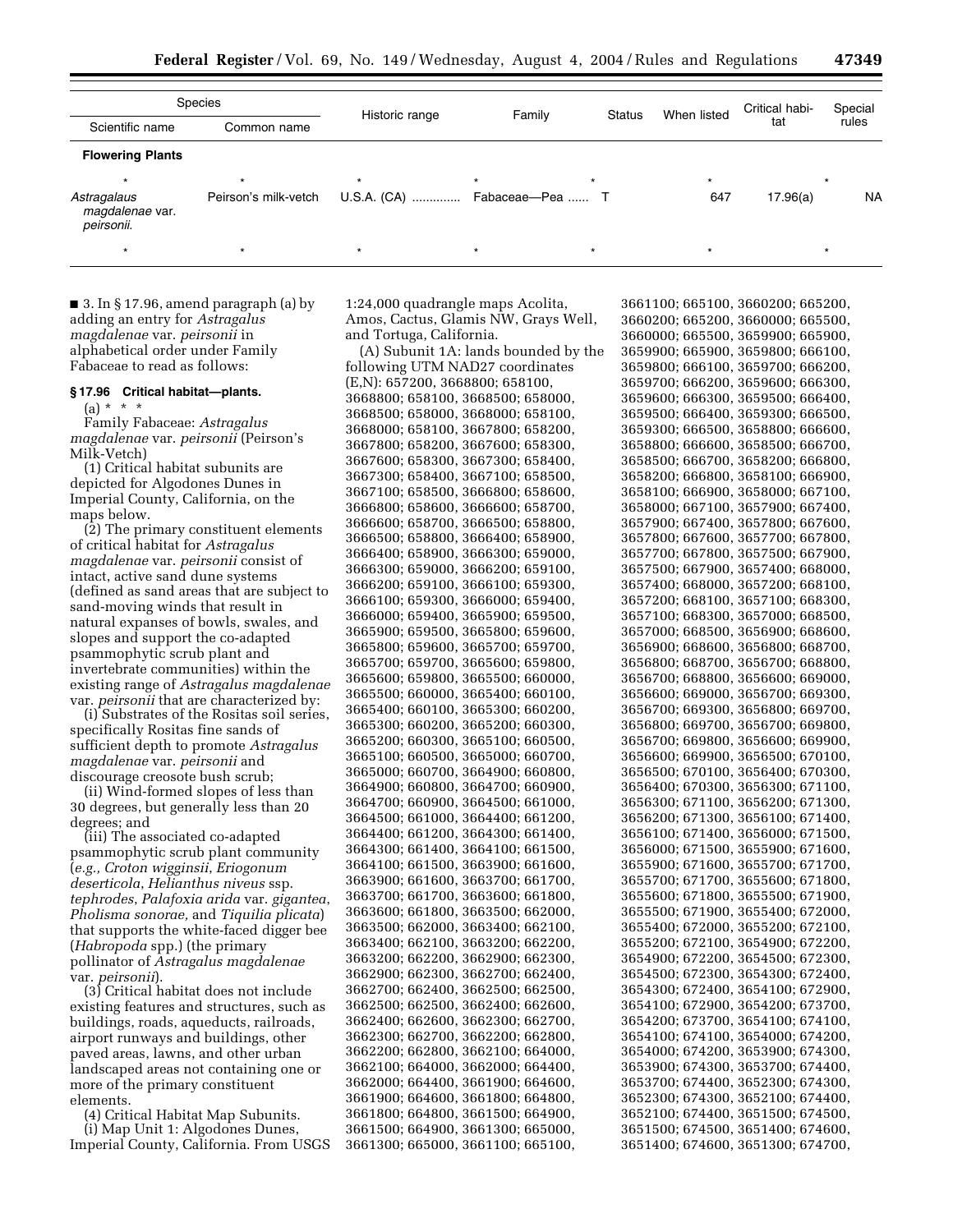3651300; 674700, 3651200; 674400, 3651200; thence south to the Imperial Sand Dunes Recreational Area (ISDRA), North Algodones Dunes Wilderness Management Area (NADWMA) boundary at UTM NAD27 x-coordinate 674400; thence west following the ISDRA, NADWMA boundary to UTM NAD27 y-coordinate 3651100; thence west following UTM NAD27 coordinates 674200, 3651100; thence south to the ISDRA, NADWMA boundary at UTM NAD27 x-coordinate 674200; thence west following the ISDRA, NADWMA boundary to UTM NAD27 y-coordinate 3651000; thence west following UTM NAD27 coordinates 673900, 3651000; 673900, 3650900; 673800, 3650900; thence south to the ISDRA, NADWMA boundary at UTM NAD27 x-coordinate 673800; thence west following the ISDRA, NADWMA boundary to UTM NAD27 ycoordinate 3650800; thence west following UTM NAD27 coordinates 673600, 3650800; thence south to the ISDRA, NADWMA boundary at UTM NAD27 x-coordinate 673600; thence west following the ISDRA, NADWMA boundary to UTM NAD27 y-coordinate 3650700; thence west following UTM NAD27 coordinates 673400, 3650700; thence south to the ISDRA, NADWMA boundary at UTM NAD27 x-coordinate 673400; thence west following the ISDRA, NADWMA boundary to UTM NAD27 y-coordinate 3650600; thence west following UTM NAD27 coordinates 673100, 3650600; thence south to the ISDRA, NADWMA boundary at UTM NAD27 x-coordinate 673100; thence west following the ISDRA, NADWMA boundary to UTM NAD27 y-coordinate 3650500; thence west following UTM NAD27 coordinates 672500, 3650500; 672500, 3650400; 671900, 3650400; thence south to the ISDRA, NADWMA boundary at UTM NAD27 x-coordinate 671900; thence west following the ISDRA, NADWMA boundary to UTM NAD27 ycoordinate 3650300; thence west following UTM NAD27 coordinates 671500, 3650300; thence south to the ISDRA, NADWMA boundary at UTM NAD27 x-coordinate 671500; thence west following the ISDRA, NADWMA boundary to UTM NAD27 y-coordinate 3650200; thence west following UTM NAD27 coordinates 671200, 3650200; thence south to the ISDRA, NADWMA boundary at UTM NAD27 x-coordinate 671200; thence west following the ISDRA, NADWMA boundary to UTM NAD27 y-coordinate 3650100; thence west following UTM NAD27 coordinates 670900, 3650100; thence south to the ISDRA, NADWMA

boundary at UTM NAD27 x-coordinate 670900; thence west following the ISDRA, NADWMA boundary to UTM NAD27 y-coordinate 3650000; thence west following UTM NAD27 coordinates 670600, 3650000; 670600, 3649900; 670300, 3649900; 670300, 3649800; 670100, 3649800; thence south to the ISDRA, NADWMA boundary at UTM NAD27 x-coordinate 670100; thence west following the ISDRA, NADWMA boundary to UTM NAD27 ycoordinate 3649700; thence west following UTM NAD27 coordinates 669900, 3649700; thence south to the ISDRA, NADWMA at UTM NAD27 xcoordinate 669900; thence west along the ISDRA, NADWMA boundary to UTM NAD27 y-coordinate 3649600; thence due west to the ISDRA, NADWMA boundary at UTM NAD27 ycoordinate 3649600; thence northwest following the ISDRA, NADWMA boundary to UTM NAD27 x-coordinate 669100; thence north following UTM NAD27 coordinates 669100, 3650500; 669000, 3650500; 669000, 3650900; 669100, 3650900; 669100, 3651200; 669200, 3651200; 669200, 3651300; 669300, 3651300; 669300, 3651400; 669400, 3651400; 669400, 3651700; 669300, 3651700; 669300, 3651800; 669200, 3651800; 669200, 3652400; 669300, 3652400; 669300, 3652500; 669400, 3652500; 669400, 3652700; 669500, 3652700; 669500, 3652900; 669600, 3652900; 669600, 3653600; 669500, 3653600; 669500, 3653700; 669400, 3653700; 669400, 3653800; 669100, 3653800; 669100, 3653900; 669000, 3653900; 669000, 3654100; 668900, 3654100; 668900, 3654200; 668800, 3654200; 668800, 3654300; 668600, 3654300; 668600, 3654400; 668300, 3654400; 668300, 3654500; 668100, 3654500; 668100, 3654600; 667900, 3654600; 667900, 3654700; 667700, 3654700; 667700, 3654800; 667600, 3654800; 667600, 3654900; 667500, 3654900; 667500, 3655000; 667300, 3655000; 667300, 3655100; 667100, 3655100; 667100, 3655200; 666900, 3655200; 666900, 3655300; 666800, 3655300; 666800, 3655400; 666700, 3655400; 666700, 3655500; 666600, 3655500; 666600, 3655600; 666500, 3655600; 666500, 3655700; 666400, 3655700; 666400, 3655800; 666200, 3655800; 666200, 3655900; 666100, 3655900; 666100, 3656000; 666000, 3656000; 666000, 3656200; 665900, 3656200; 665900, 3656300; 665800, 3656300; 665800, 3656400; 665700, 3656400; 665700, 3656500; 665600, 3656500; 665600, 3656600; 665400, 3656600; 665400, 3656700; 665300, 3656700; 665300, 3656800; 665200, 3656800; 665200, 3656900;

665100, 3656900; 665100, 3657100; 665000, 3657100; 665000, 3657200; 664900, 3657200; 664900, 3657300; 664800, 3657300; 664800, 3657500; 664700, 3657500; 664700, 3657800; 664600, 3657800; 664600, 3658000; 664500, 3658000; 664500, 3658100; 664300, 3658100; 664300, 3658200; 664000, 3658200; 664000, 3658300; 663900, 3658300; 663900, 3658400; 663800, 3658400; 663800, 3658500; 663600, 3658500; 663600, 3658600; 663500, 3658600; 663500, 3658700; 663300, 3658700; 663300, 3658800; 663200, 3658800; 663200, 3659000; 663100, 3659000; 663100, 3659300; 663000, 3659300; 663000, 3659400; 662900, 3659400; 662900, 3659500; 662700, 3659500; 662700, 3659600; 662600, 3659600; 662600, 3659700; 662500, 3659700; 662500, 3659800; 662400, 3659800; 662400, 3659900; 662300, 3659900; 662300, 3660000; 662200, 3660000; 662200, 3660100; 662100, 3660100; 662100, 3660300; 662000, 3660300; 662000, 3660400; 661900, 3660400; 661900, 3660600; 661800, 3660600; 661800, 3660800; 661700, 3660800; 661700, 3660900; 661600, 3660900; 661600, 3661000; 661400, 3661000; 661400, 3661100; 661300, 3661100; 661300, 3661200; 661200, 3661200; 661200, 3661300; 661100, 3661300; 661100, 3661400; 661000, 3661400; 661000, 3661500; thence west to the ISDRA, Mammoth Wash Management Area (MWMA) boundary at UTM NAD27 y-coordinate 3661500; thence northwest following the ISDRA, MWMA boundary to UTM NAD27 x-coordinate 659200; thence north following UTM NAD27 coordinates 659200, 3663000; 659100, 3663000; 659100, 3663200; 659000, 3663200; 659000, 3663500; 658900, 3663500; 658900, 3663900; 658800, 3663900; 658800, 3664300; 658700, 3664300; 658700, 3664400; 658600, 3664400; 658600, 3664500; 658400, 3664500; 658400, 3664600; 658300, 3664600; 658300, 3664700; 658100, 3664700; 658100, 3664800; 658000, 3664800; 658000, 3664900; 657800, 3664900; 657800, 3665000; 657600, 3665000; 657600, 3665100; 657500, 3665100; 657500, 3665200; 657300, 3665200; 657300, 3665300; 657100, 3665300; 657100, 3665400; 656800, 3665400; 656800, 3665500; 656700, 3665500; 656700, 3665600; thence west to the ISDRA, MWMA boundary at UTM NAD27 y-coordinate 3665600; thence north following the ISDRA, MWMA boundary to UTM NAD27 x-coordinate 656300; thence north following UTM NAD27 coordinates 656300, 3666000; 656400, 3666000; 656400, 3666300; 656500, 3666300; 656500, 3666700;